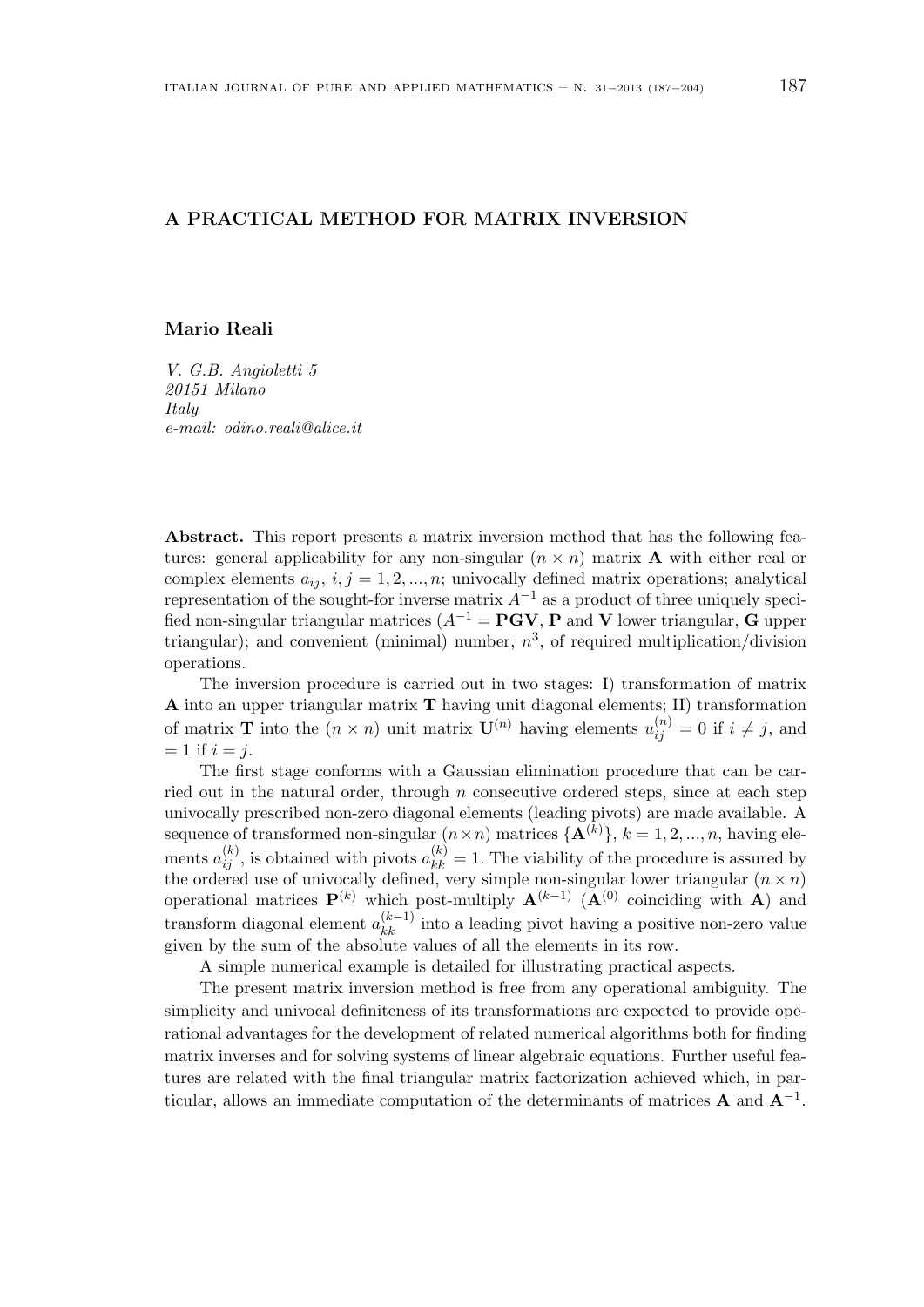#### **General presentation**

The determination of the unique inverse matrix  $A^{-1}$  of a given non-singular  $(n \times n)$  matrix **A**, having  $n^2$  elements  $a_{ij}$ ,  $i, j = 1, 2, ..., n$ , that are real or complex numbers, represents a basic problem in linear algebra with implications for many theories, and applications in various fields.

Gaussian elimination has been recognized as the most widely used method for inverting matrices [1] and it is known that it may need suitable matrix transformations such as row (column) interchanges or combinations, for achieving adequate non-zero diagonal elements (pivots). The focus of the present inversion method consists in prescribing all required transformations at the outset, in view of avoiding any operational ambiguity and potentially critical situations. With such a formulation:

- i) A numerical algorithm based on the present method is of general use with no operational ambiguity, exploits a very simple logic, and can be applied through consecutive steps taken in the natural order.
- ii) In the successive ordered matrix transformations which achieve the triangular factorization of **A**, a leading pivot has a positive non-zero value given by the sum of the absolute values of all the elements in its row, which tends to diminish the possible negative effects of round-off errors.
- iii) The sought-for inverse matrix  $\mathbf{A}^{-1}$  has an analytical representation, of great practical interest in some contexts, as a product of three uniquely specified non-singular triangular matrices,  $\mathbf{A}^{-1} = \mathbf{PGV}, \mathbf{P}$  and **V** lower triangular, **G** upper triangular. In particular, an immediate computation of the determinants of matrices **A** and **A***<sup>−</sup>*<sup>1</sup> is made available.
- iv) The inversion of a matrix **A** having complex elements is obtained in a straightforward way in analogy with the case of real elements.

In general, for solving a given problem, preference is given to the numerical method which requires a minimum number of operations and is logically simpler and, thus, is realized more rapidly on a computer [2]. As for the number of operations, a specific count for the present inversion method is detailed in Appendix 1 where the minimal count,  $n^3$ , for all required multiplication/division operations is obtained [1]. The development of different numerical methods for solving specific problems should turn out to be a useful endeavour in many cases, particularly if various difficulties and complexities are at work.

The present inversion method is described for the case of a matrix **A** having real elements  $a_{ij}$ . The case of complex elements can be handled by introducing simple variations that are detailed below.

The inverse matrix  $\mathbf{A}^{-1}$  is achieved through two consecutive transformations: *τ*1, which transforms **A** into an upper triangular matrix **T** having all diagonal elements  $t_{ii} = 1$ ; and  $\tau$ 2, which transforms **T** into the  $(n \times n)$  unit matrix  $\mathbf{U}^{(n)}$ having elements  $u_{ij}^{(n)} = 0$  if  $i \neq j$ , and  $= 1$  if  $i = j$ .

Transformation *τ*1 conforms with a Gaussian elimination procedure that can be carried out in the natural order, through *n* consecutive ordered steps, since at each step univocally prescribed non-zero diagonal elements (leading pivots)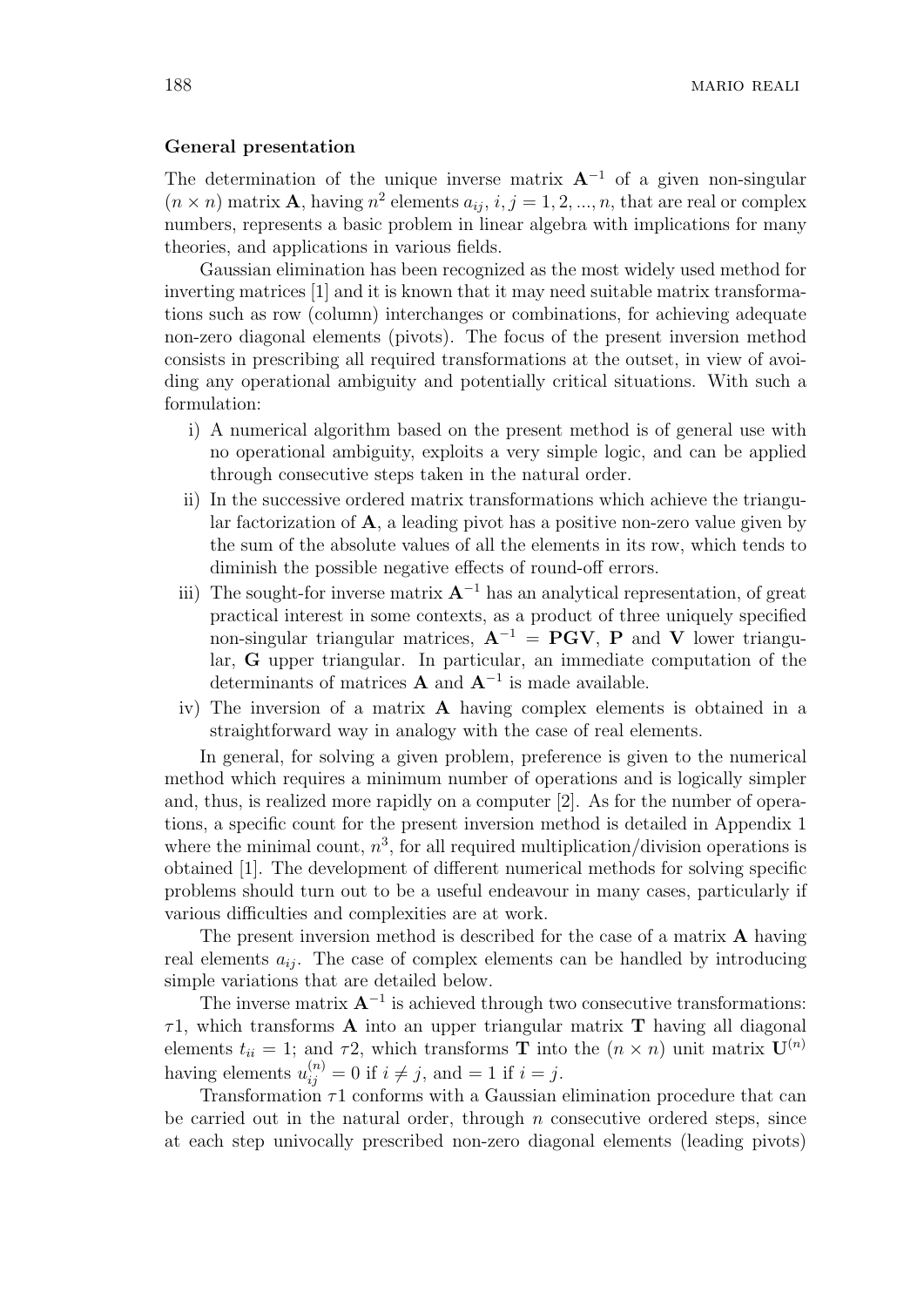are made available. A sequence of transformed non-singular  $(n \times n)$  matrices  $\mathbf{A}^{(k)}$ ,  $k = 1, 2, ..., n$ , having elements  $a_{ij}^{(k)}$ , is obtained with pivots  $a_{kk}^{(k)} = 1$ . The feasibility of the procedure is assured by the ordered use of univocally defined, very simple non-singular lower triangular  $(n \times n)$  operational matrices  $P^{(k)}$  which postmultiply  $\mathbf{A}^{(k-1)}$  ( $\mathbf{A}^{(0)}$  coinciding with **A**) and transform diagonal element  $a_{kk}^{(k-1)}$ *kk* into the positive sum  $\sum_{n=1}^n$ *q*=*k*  $|a_{kq}^{(k-1)}|$ .

A matrix  $\mathbf{P}^{(k)}$  differs (or may differ) from  $\mathbf{U}^{(n)}$  only in the diagonal and lower elements of the *k*-th column, prescribed by the relations:  $p_{ik}^{(k)} = \sigma(a_{ki}^{(k-1)})$ ,  $i = k$ ,  $k + 1, \ldots, n$ , where symbol  $\sigma(r)$  indicates, for any real number *r*, the values: *−*1 if  $r \leq 0$ , and 1 if  $r > 0$ . A matrix  $\mathbf{P}^{(k)}$  has thus a very simple structure with only two possible absolute values, 0 or 1, for its elements. This structural simplicity provides a convenient matrix multiplication property: the matrix product  $\mathbf{P}^{(k)}$  $\mathbf{P}^{(s)}$ , with  $s > k$ , is a matrix having the same elements as the unit matrix  $\mathbf{U}^{(n)}$ except for the *k*-th and *s*-th columns which equal, respectively, the *k*-th column of  $\mathbf{P}^{(k)}$  and the s-th column of  $\mathbf{P}^{(s)}$ .

#### **Transformation** *τ*1

This transformation requires *n* consecutive ordered steps. At the *k*-th step,  $k =$ 1*,* 2*, ..., n−*1, matrix **A** is transformed into a matrix **A**(*k*) that admits the following four-block representation:

(1.0) 
$$
\mathbf{A}^{(k)} = \begin{bmatrix} \mathbf{Z}^{(k)} & \mathbf{W}^{(k)} \\ \mathbf{R}^{(k)} & \mathbf{S}^{(k)} \end{bmatrix};
$$

where  $\mathbf{Z}^{(k)}$  is an upper triangular square sub-matrix of order k with all diagonal  $z_{ii}^{(k)} = 1$ ;  $\mathbf{R}^{(k)}$  is an  $(n-k) \times k$ ) null matrix;  $\mathbf{S}^{(k)}$  is a non-singular square sub-matrix of order  $(n-k)$ ; and  $\mathbf{W}^{(k)}$  is a  $(k \times (n-k))$  matrix. At the last step,  $k = n$ , matrix  $\mathbf{A}^{(n)} = \mathbf{T}$  is obtained by transforming element  $a_{nn}^{(n-1)}$  into unity.

At the *k*-th step,  $k = 1, 2, ..., n$ , the following transformations apply:

$$
\mathbf{A}^{(k-1)}\mathbf{P}^{(k)} = \mathbf{A}^{(k-1)\oplus};
$$

$$
\mathbf{V}^{(k)}\mathbf{A}^{(k-1)\oplus} = \mathbf{A}^{(k)};
$$

where:

- *•*  $\mathbf{A}^{(k-1)}$  with elements  $a_{ij}^{(k-1)}$ ,  $\mathbf{A}^{(k-1)\oplus}$  with elements  $a_{ij}^{(k-1)\oplus}$ , and  $\mathbf{A}^{(k)}$  with elements  $a_{ij}^{(k)}$ , are  $(n \times n)$  non-singular matrices and  $\mathbf{A}^{(0)} = \mathbf{A}$  so that  $\text{elements } a_{ij}^{(0)} = a_{ij};$
- $P^{(k)}$  and  $V^{(k)}$  are non singular  $(n \times n)$  lower triangular operational matrices which differ (or may differ) from  $\mathbf{U}^{(n)}$  only in the diagonal and lower elements of the *k*-th column. For  $\mathbf{P}^{(k)}$ , these elements are:  $p_{ik}^{(k)} = \sigma(a_{ki}^{(k-1)})$ ;  $i = k, k + 1, ..., n$ ; while for **V**<sup>(*k*)</sup>, they are:  $v_{kk}^{(k)} = (a_{kk}^{(k-1)\oplus})^{-1}$ ;  $v_{ik}^{(k)} =$  $-a_{ik}^{(k-1)\oplus}(a_{kk}^{(k-1)\oplus})^{-1}$ ;  $i = k + 1, k + 2, ..., n$ .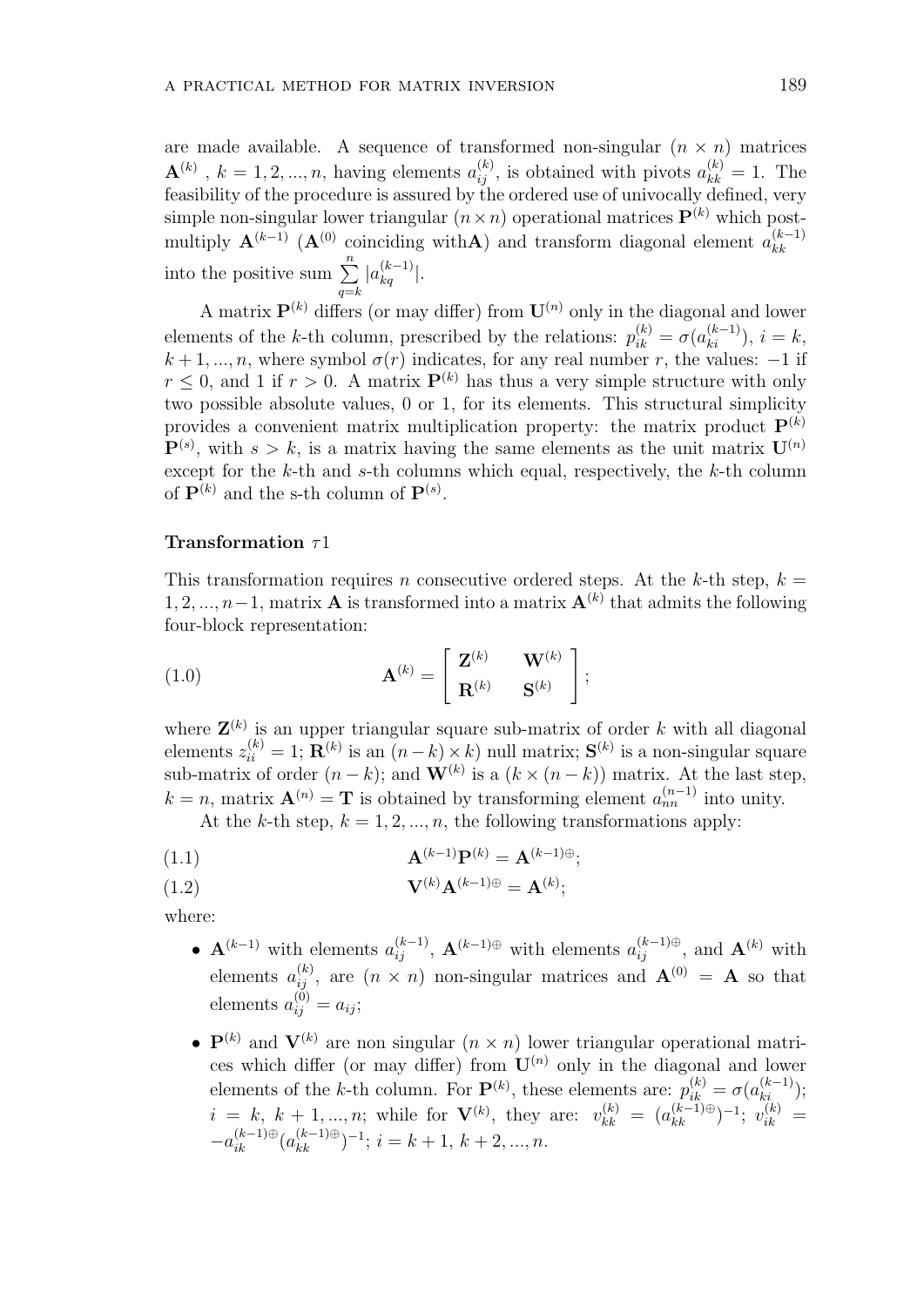(*k−*1) 1*n*

1 j.  $\mathbf{I}$  $\overline{1}$  $\mathbf{I}$  $\mathbf{I}$ 

(*k−*1) 2*n*

Operational matrices  $\mathbf{P}^{(k)}$  and  $\mathbf{V}^{(k)}$  play key roles and allow transformation *τ*1 to be carried out through all its consecutive steps taken in the natural order, so that the sequence of transformed matrices  $\{A^{(k)}\}$  achieves the sought-for triangular factorization of **A**.

The univocal algebraic relations among matrix elements in equations (1.1) and (1.2) may be visualized with the help of the following matrix representations:

 ${\bf A}^{(k-1)} =$  $\Gamma$   $\overline{1}$  $\mathbf{I}$  $\mathbf{I}$  $\mathbf{I}$  $\overline{1}$  $\mathbf{I}$  $\mathbf{I}$  $\mathbf{I}$  $\overline{1}$  $\mathbf{I}$ 1  $a_{12}^{(k-1)}$   $a_{13}^{(k-1)}$  ·  $a_{1k-1}^{(k-1)}$  $\begin{array}{cc} (k-1) & a(k-1) \\ 1k-1 & a_{1k} \end{array}$  $a_{1k+1}^{(k-1)}$   $a_{1k+2}^{(k-1)}$   $a_{1k+3}^{(k-1)}$   $a_{1n-1}^{(k-1)}$   $a_{1n-1}$ 0 1  $a_{23}^{(k-1)} \cdot a_{2k-1}^{(k-1)}$  $a_{2k-1}^{(k-1)}$   $a_{2k}^{(k-1)}$  $a_{2k+1}^{(k-1)}$   $a_{2k+2}^{(k-1)}$   $a_{2k+3}^{(k-1)}$   $a_{2n-1}^{(k-1)}$  *a* 0 0 1 *· a* 3*k−*1 *a* 3*k a* 0 0 0 *·* 1 *a* (*k−*1) *k−*1*k a* (*k−*1)

| $\overline{0}$  | $\overline{0}$ |                |           |                |                    | $a_{3k-1}^{(k-1)}$ $a_{3k}^{(k-1)}$ $a_{3k+1}^{(k-1)}$        | $a_{3k+2}^{(k-1)}$   | $a_{3k+3}^{(k-1)}$   | $a_{3n-1}^{(k-1)}$                                                                              | $a_{3n}^{\left(k-1\right)}$ |
|-----------------|----------------|----------------|-----------|----------------|--------------------|---------------------------------------------------------------|----------------------|----------------------|-------------------------------------------------------------------------------------------------|-----------------------------|
| $\Omega$        | $\overline{0}$ | $\overline{0}$ | $\bullet$ | $\mathbf{1}$   | $a_{k-1k}^{(k-1)}$ | $a_{k-1k+1}^{(k-1)}$                                          |                      |                      | $a_{k-1 k+2}^{(k-1)} \quad a_{k-1 k+3}^{(k-1)} \quad a_{k-1 n-1}^{(k-1)}$                       | $a_{k-1n}^{(k-1)}$          |
| $\theta$        | $\overline{0}$ | $\overline{0}$ | $\bullet$ | $\overline{0}$ |                    | $a_{kk}^{(k-1)}$ $a_{kk+1}^{(k-1)}$                           | $a_{kk+2}^{(k-1)}$   | $a_{kk+3}^{(k-1)}$   | $a_{kn-1}^{(k-1)}$                                                                              | $(k-1)$<br>$a_{\grave{k}n}$ |
| $\overline{0}$  | $\overline{0}$ | $\theta$       | $\bullet$ | $\overline{0}$ | $a_{k+1k}^{(k-1)}$ | $a_{k+1k+1}^{(k-1)} \quad a_{k+1k+2}^{(k-1)}$<br>$a_{k+1k+1}$ |                      | $a_{k+1k+3}^{(k-1)}$ | $a_{k+1n-1}^{(k-1)}$                                                                            | $(k-1)$<br>$a_{k+1n}$       |
| $\overline{0}$  | $\theta$       | $\theta$       | $\bullet$ | $\overline{0}$ | $a_{k+2k}^{(k-1)}$ | $(k-1)$<br>$a_{k+2k+1}$                                       | $a_{k+2k+2}^{(k-1)}$ |                      | $a_{k+2k+3}^{(k-1)} \cdot a_{k+2n-1}^{(k-1)}$                                                   | $(k-1)$<br>$a_{k+2n}$       |
| $\theta$        | $\overline{0}$ | $\overline{0}$ | $\bullet$ | $\theta$       | $a_{k+3k}^{(k-1)}$ | $a_{k+3k+1}$                                                  |                      |                      | $a_{k+3k+1}^{(k-1)} \quad a_{k+3k+2}^{(k-1)} \quad a_{k+3k+3}^{(k-1)} \quad a_{k+3n-1}^{(k-1)}$ | $(k-1)$<br>$a_{k+3n}$       |
| $\Omega$        | $\overline{0}$ | $\overline{0}$ | $\bullet$ | $\overline{0}$ | $a_{n-1k}^{(k-1)}$ | $a_{n-1k+1}^{(k-1)}$ $a_{n-1k+2}^{(k-1)}$                     |                      |                      | $a_{n-1k+3}^{(k-1)} \cdot a_{n-1n-1}^{(k-1)}$                                                   | $a_{n-1n}^{(k-1)}$          |
| $\vert 0 \vert$ | $\overline{0}$ | $\overline{0}$ | $\bullet$ | $\theta$       |                    | $a_{nk}^{(k-1)}$ $a_{nk+1}^{(k-1)}$                           | $a_{nk+2}^{(k-1)}$   |                      | $a_{nk+3}^{(k-1)}$ $a_{nn-1}^{(k-1)}$                                                           | $a_{nn}^{(k-1)}$            |

|  |                                                                                    |  |                                                                                                                                            | $\overline{0}$ |  | $0 \cdot 0$ 0                                                |                |  |
|--|------------------------------------------------------------------------------------|--|--------------------------------------------------------------------------------------------------------------------------------------------|----------------|--|--------------------------------------------------------------|----------------|--|
|  | $\begin{array}{cccccc} 1 & 0 & 0 & \cdot & 0 \\ 0 & 1 & 0 & \cdot & 0 \end{array}$ |  | $\begin{array}{c} 0 \\ 0 \\ 0 \end{array}$                                                                                                 | $\overline{0}$ |  | $\begin{array}{ccccccccc} 0 & 0 & \cdot & 0 & 0 \end{array}$ |                |  |
|  | $0\quad 0\quad 1\quad \cdot\quad 0$                                                |  |                                                                                                                                            |                |  | $0\quad 0\quad 0\quad \cdot\quad 0\qquad 0$                  |                |  |
|  |                                                                                    |  | $\begin{array}{cccccccccccccc} 0 & 0 & 0 & 1 & 0 & 0 & 0 & 0 & 0 & 0 \end{array}$                                                          |                |  |                                                              |                |  |
|  |                                                                                    |  | $\begin{array}{ccccccccc} 0 & 0 & 0 & \cdot & 0 & \sigma\left(a_{kk}^{(k-1)}\right) & 0 & 0 & 0 & \cdot & 0 & 0 \end{array}$               |                |  |                                                              |                |  |
|  |                                                                                    |  | $\mathbf{P}^{(k)} = \begin{bmatrix} 0 & 0 & 0 & \cdot & 0 & \sigma\left(a_{kk+1}^{(k-1)}\right) & 1 & 0 & 0 & \cdot & 0 & 0 \end{bmatrix}$ |                |  |                                                              |                |  |
|  |                                                                                    |  | $\begin{array}{ccccccccc} 0 & 0 & 0 & \cdot & 0 & \sigma\left(a_{kk+2}^{(k-1)}\right) & 0 & 1 & 0 & \cdot & 0 & 0 \end{array}$             |                |  |                                                              |                |  |
|  |                                                                                    |  | $0 \quad 0 \quad 0 \quad 0 \quad 0 \quad \sigma\left(a_{kk+3}^{(k-1)}\right) \quad 0 \quad 0 \quad 1 \quad 0$                              |                |  |                                                              | $\overline{0}$ |  |
|  |                                                                                    |  | $0\quad 0\quad 0\quad \cdot\quad 0\quad \sigma\left(a_{kn-1}^{(k-1)}\right)\quad 0\quad 0\quad 0\quad \cdot\quad 1\qquad 0$                |                |  |                                                              |                |  |
|  |                                                                                    |  | $\begin{bmatrix} 0 & 0 & 0 & \cdot & 0 & \sigma\left(a_{kn}^{(k-1)}\right) & 0 & 0 & 0 & \cdot & 0 & 1 \end{bmatrix}$                      |                |  |                                                              |                |  |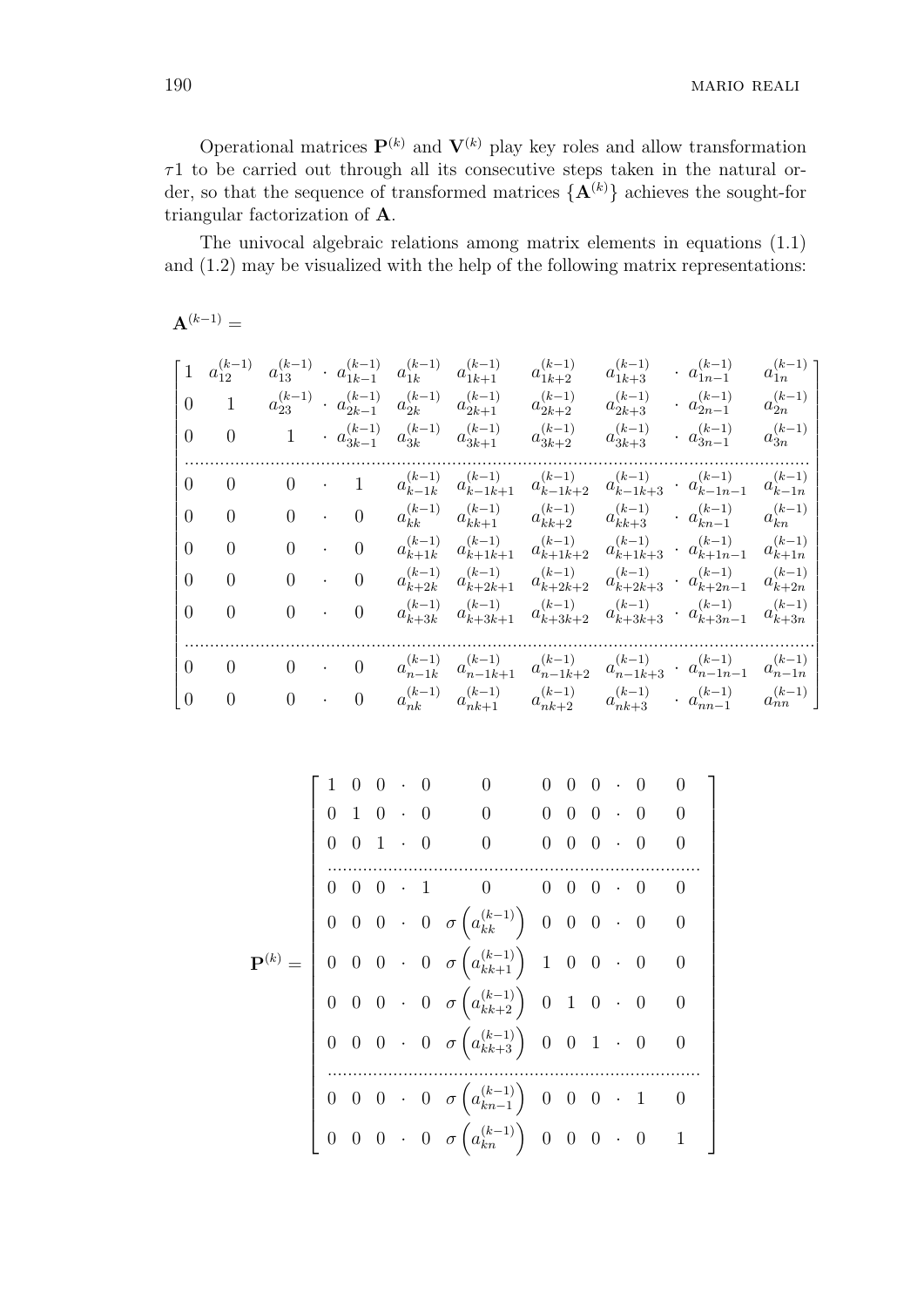$$
\mathbf{A}^{((k-1)\oplus)}=
$$

$$
\begin{bmatrix} 1 \ a_{12}^{(k-1)} \ a_{13}^{(k-1)} \cdot a_{1k-1}^{(k-1)} \sum\limits_{q=k}^{n} (a_{1q}^{(k-1)} p_{qk}^{(k)}) \ a_{1k+1}^{(k-1)} & a_{1k+2}^{(k-1)} \ a_{1k+3}^{(k-1)} \cdot a_{1n-1}^{(k-1)} \ a_{1n}^{(k-1)} \\ 0 & 1 \quad a_{23}^{(k-1)} \cdot a_{2k-1}^{(k-1)} \sum\limits_{q=k}^{n} (a_{2q}^{(k-1)} p_{qk}^{(k)}) \ a_{2k+1}^{(k-1)} & a_{2k+2}^{(k-1)} \quad a_{2k+3}^{(k-1)} \cdot a_{2n-1}^{(k-1)} & a_{2n}^{(k-1)} \\ 0 & 0 & 1 \quad a_{3k-1}^{(k-1)} \sum\limits_{q=k}^{n} (a_{3q}^{(k-1)} p_{qk}^{(k)}) \ a_{3k+1}^{(k-1)} & a_{3k+2}^{(k-1)} \quad a_{3k+3}^{(k-1)} \cdot a_{3n-1}^{(k-1)} & a_{3n}^{(k-1)} \\ 0 & 0 & 0 & 1 \quad \sum\limits_{q=k}^{n} (a_{k-1q}^{(k-1)} p_{qk}^{(k)}) \ a_{k-1k+1}^{(k-1)} \ a_{k-1k+2}^{(k-1)} \ a_{k-1k+3}^{(k-1)} \cdot a_{k-1n-1}^{(k-1)} \ a_{kn}^{(k-1)} \\ 0 & 0 & 0 & 0 \quad \sum\limits_{q=k}^{n} |a_{kq}^{(k-1)}| & a_{kk+1}^{(k-1)} \ a_{kk+2}^{(k-1)} \ a_{kk+3}^{(k-1)} \cdot a_{kn-1}^{(k-1)} & a_{kn}^{(k-1)} \\ 0 & 0 & 0 & 0 \quad \sum\limits_{q=k}^{n} (a_{k+1q}^{(k-1)} p_{qk}^{(k)}) \ a_{k+1k+1}^{(k-1)} \ a_{k+2k+2}^{(k-1)} \ a_{k+2k+3}^{(k-1)} \cdot a_{k+2n-1}^{(k-1)} & a_{k+
$$

**V**(*k*) = 1 0 0 *·* 0 0 0 0 0 *·* 0 0 0 1 0 *·* 0 0 0 0 0 *·* 0 0 0 0 1 *·* 0 0 0 0 0 *·* 0 0 *.......................................................................................* 0 0 0 *·* 1 0 0 0 0 *·* 0 0 0 0 0 *·* 0 (*a* (*k−*1)*⊕ kk* ) *<sup>−</sup>*<sup>1</sup> 0 0 0 *·* 0 0 0 0 0 *·* 0 *−a* (*k−*1)*⊕ k*+1*k* ( *a* (*k−*1)*⊕ kk* )*<sup>−</sup>*<sup>1</sup> 1 0 0 *·* 0 0 0 0 0 *·* 0 *−a* (*k−*1)*⊕ k*+2*k* ( *a* (*k−*1)*⊕ kk* )*<sup>−</sup>*<sup>1</sup> 0 1 0 *·* 0 0 0 0 0 *·* 0 *−a* (*k−*1)*⊕ k*+3*k* ( *a* (*k−*1)*⊕ kk* )*<sup>−</sup>*<sup>1</sup> 0 0 1 *·* 0 0 *.......................................................................................* 0 0 0 *·* 0 *−a* (*k−*1)*⊕ n−*1*k* ( *a* (*k−*1)*⊕ kk* )*<sup>−</sup>*<sup>1</sup> 0 0 0 *·* 1 0 0 0 0 *·* 0 *−a* (*k−*1)*⊕ nk* ( *a* (*k−*1)*⊕ kk* )*<sup>−</sup>*<sup>1</sup> 0 0 0 *·* 0 1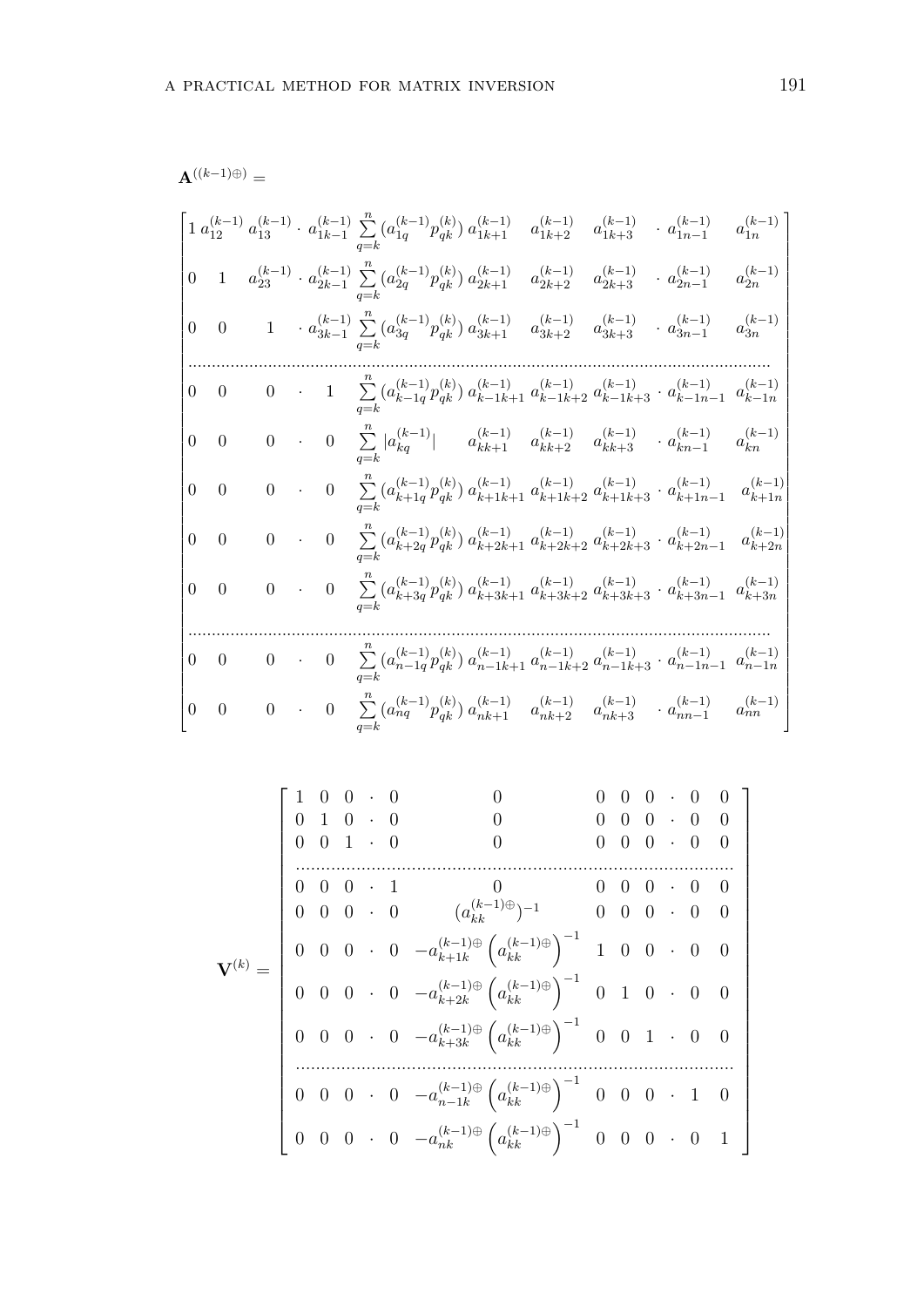$$
\mathbf{A}^{(k)}(\textbf{k}) = \begin{bmatrix} 1 \, a_{12}^{k-1) \oplus} \, a_{18}^{(k-1) \oplus} \, a_{1k-1}^{(k-1) \oplus} \, a_{1k+1}^{(k-1) \oplus} \, a_{1k+2}^{(k-1) \oplus} \, a_{1k+3}^{(k-1) \oplus} \, a_{1n-1}^{(k-1) \oplus} \, a_{1n}^{(k-1) \oplus} \, a_{1n}^{(k-1) \oplus} \, a_{2k-1}^{(k-1) \oplus} \, a_{2k+1}^{(k-1) \oplus} \, a_{2k+2}^{(k-1) \oplus} \, a_{2k+3}^{(k-1) \oplus} \, a_{2n-1}^{(k-1) \oplus} \, a_{2n}^{(k-1) \oplus} \\ 0 & 0 & 1 & a_{3k-1}^{(k-1) \oplus} \, a_{3k}^{(k-1) \oplus} \, a_{3k+1}^{(k-1) \oplus} \, a_{3k+2}^{(k-1) \oplus} \, a_{3k+3}^{(k-1) \oplus} \, a_{3n-1}^{(k-1) \oplus} \, a_{3n}^{(k-1) \oplus} \\ 0 & 0 & 0 & 1 & a_{k-1k}^{(k-1) \oplus} \, a_{k-1k+2}^{(k-1) \oplus} \, a_{k-1k+3}^{(k-1) \oplus} \, a_{k-1n-1}^{(k-1) \oplus} \, a_{k-1n}^{(k-1) \oplus} \\ 0 & 0 & 0 & 0 & a_{k+1k+1}^{(k)} \, a_{kk+2}^{(k)} \, a_{kk+3}^{(k)} \, a_{k+1n-1}^{(k)} \, a_{k}^{(k)} \\ 0 & 0 & 0 & 0 & a_{k+1k+1}^{(k)} \, a_{k+2k+2}^{(k)} \, a_{k+2k+3}^{(k)} \, a_{k+1n-1}^{(k)} \, a_{k+2n}^{(k)} \\ 0 & 0 & 0 & 0 & a_{k+2k+1}^{(k)} \, a_{k+2k+2}^{(k)} \, a_{k+2k+3}
$$

In the representation of  $\mathbf{A}^{(k)}$ , transformed elements  $a_{ij}^{(k)}$  are given by the positions:

$$
\begin{aligned} a_{kj}^{(k)} &= v_{kk}^{(k)}a_{kj}^{(k-1)\oplus}; \qquad & j = k+1, k+2, ..., n. \\ a_{ij}^{(k)} &= a_{ij}^{(k-1)\oplus} + v_{ik}^{(k)}a_{kj}^{(k-1)\oplus}; \ \ i,j = k+1, k+2, ..., n. \end{aligned}
$$

It is important to notice that in the representation of  $\mathbf{A}^{(k-1)\oplus}$ , the key pivotal element  $a_{kk}^{(k-1)\oplus}$  is non-zero since it is given by the expression:

$$
a_{kk}^{(k-1)\oplus} = \sum_{q=k}^{n} |a_{kq}^{(k-1)}|.
$$

At the end of the *n*-th step, the transformation of matrix **A** is expressed by the following equivalences:

(2*.*0) **VAP** = **T**;

$$
\mathbf{V} = \prod_{q=1}^{n} \mathbf{V}^{(n+1-q)};
$$

(2.2) 
$$
\mathbf{P} = \prod_{q=1}^{n} \mathbf{P}^{(q)};
$$

(2*.*3) **T** = **A**(*n*) ;

so that the sought-for inverse  $\mathbf{A}^{-1}$  may be represented by the formula:

$$
\mathbf{A}^{-1} = \mathbf{P}\mathbf{T}^{-1}\mathbf{V}.
$$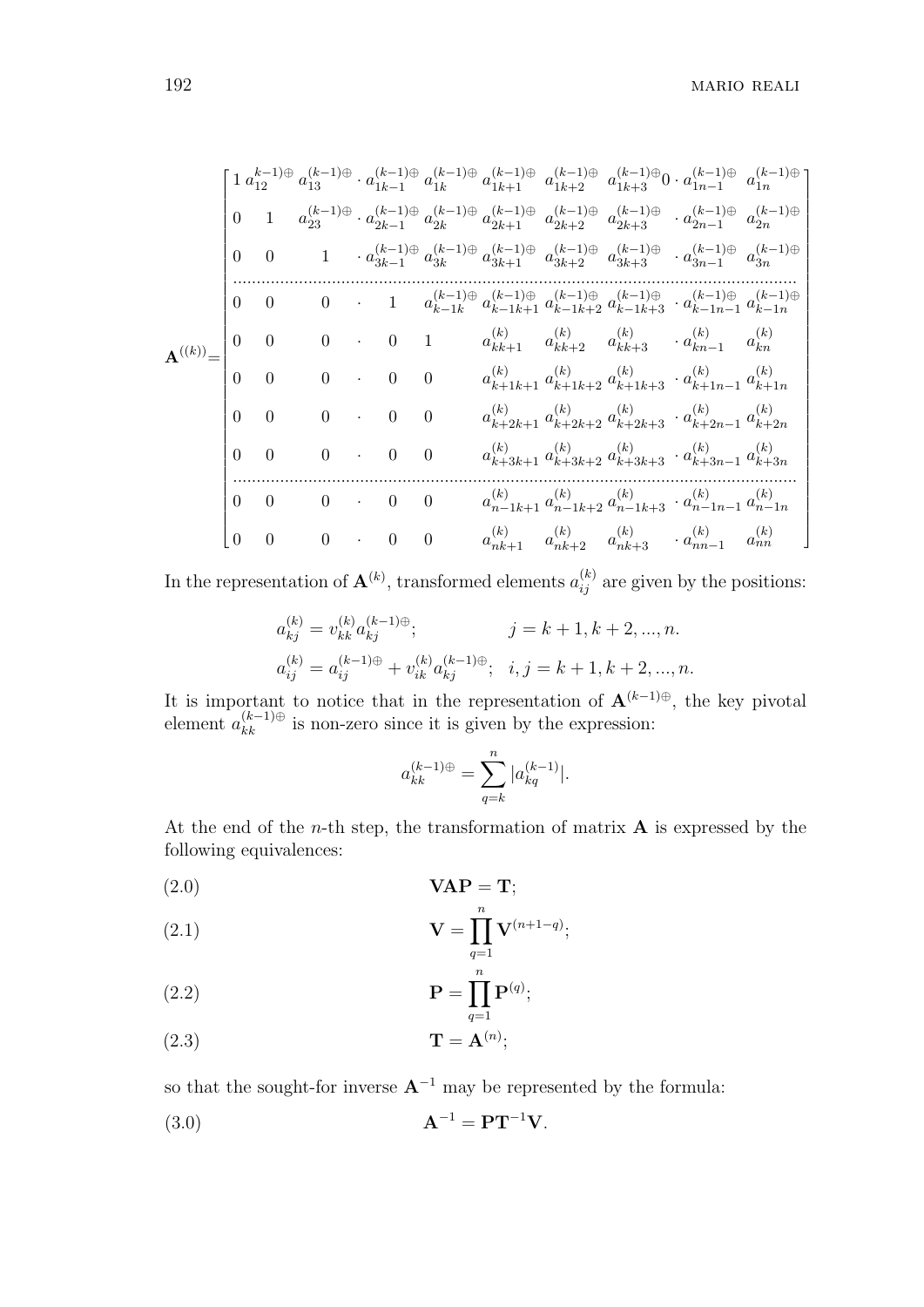#### **Transformation** *τ*2

Matrix **T** is transformed into the unit matrix  $\mathbf{U}^{(n)}$  through  $(n-1)$  consecutive ordered steps in such a way that at the *k*-th step,  $k = 1, 2, ..., n - 1$ , it is transformed into an upper triangular matrix  $T^{(k)}$  that admits the following four-block representation:

(4.0) 
$$
\mathbf{T}^{(k)} = \begin{bmatrix} \mathbf{U}^{(k)} & \mathbf{D}^{(k)} \\ \mathbf{Q}^{(k)} & \mathbf{H}^{(k)} \end{bmatrix};
$$

where  $\mathbf{D}^{(k)}$  is a  $(k \times (n-k))$  null matrix;  $\mathbf{Q}^{(k)}$  is an  $((n-k) \times k)$  null matrix; and **H**(*k*) is a square upper triangular sub-matrix of order (*n − k*) with all its diagonal elements  $h_{ii}^{(k)} = 1$ .

At the *k*-th step,  $k = 1, 2, ..., n - 1$ , the following transformation applies:

$$
\mathbf{T}^{(k-1)}\mathbf{G}^{(k)} = \mathbf{T}^{(k)};
$$

where:

- $\mathbf{T}^{(0)} = \mathbf{T}$ , so that elements  $t_{ij}^{(0)} = t_{ij}$ ;
- $\mathbf{G}^{(k)}$  is a non-singular  $(n \times n)$  upper triangular operational matrix which differs (or may differ) from  $\mathbf{U}^{(n)}$  only in the *k*-th row for the elements  $g_{kj}^{(k)}$ , with  $j > k$ , given by the expressions:  $g_{kj}^{(k)} = -t_{kj}^{(k-1)}$ ,  $j = k + 1, k + 2, ..., n$ .

The following matrix representations help in visualizing the operations required by (4.1)

|                       | $\Omega$       |                   | $\left( \right)$<br>$0 \t1 \t0 \t0 \t0 \t0$<br>$0 \quad 1 \quad 0 \quad 0 \quad 0$ | $\cdot$ 0 0 |                | - ()           | $\left( \right)$<br>$\theta$<br>$\theta$ |                | $\left( \right)$<br>$\overline{0}$<br>$\Omega$                                                                                                                  |                    |
|-----------------------|----------------|-------------------|------------------------------------------------------------------------------------|-------------|----------------|----------------|------------------------------------------|----------------|-----------------------------------------------------------------------------------------------------------------------------------------------------------------|--------------------|
|                       |                | $0\quad 0\quad 0$ |                                                                                    | $\cdot$ 1 0 |                | $\overline{0}$ | $\overline{0}$                           | $\overline{0}$ | $\cdot$ 0                                                                                                                                                       | $\Omega$           |
|                       |                |                   |                                                                                    |             |                |                |                                          |                | $\begin{array}{cccccccccc} 0 & 0 & 0 & 0 & 1 & t_{kk+1}^{(k-1)} & t_{kk+2}^{(k-1)} & t_{kk+3}^{(k-1)} & \cdots & t_{kn-1}^{(k-1)} & t_{kn}^{(k-1)} \end{array}$ |                    |
| $\mathbf{T}^{(k-1)}=$ | $\overline{0}$ |                   |                                                                                    |             |                |                |                                          |                | $\begin{array}{ccccccccc} 0 & 0 & \cdot & 0 & 0 & 1 & & & t_{k+1k+2}^{(k-1)} & t_{k+1k+3}^{(k-1)} & \cdot & t_{k+1n-1}^{(k-1)} & t_{k+1n}^{(k-1)} \end{array}$  |                    |
|                       |                |                   | $0\quad 0\quad 0\quad 0\quad 0\quad 0$                                             |             |                |                | 1                                        |                | $t_{k+2k+3}^{(k-1)} \quad \cdot \quad t_{k+2n-1}^{(k-1)} \quad t_{k+2n}^{(k-1)}$                                                                                |                    |
|                       | $\overline{0}$ |                   | $0\quad 0\quad 0\quad 0\quad 0$                                                    |             |                |                | $\overline{0}$                           | $\mathbf{1}$   | $\cdot$ $t_{k+3n-1}^{(k-1)}$ $t_{k+3n}^{(k-1)}$                                                                                                                 |                    |
|                       |                |                   |                                                                                    |             |                |                |                                          |                |                                                                                                                                                                 |                    |
|                       |                |                   | $0 \t 0 \t 0 \t 0 \t 0 \t 0$                                                       |             |                |                | $\overline{0}$                           | $\Omega$       | $\cdot$ 1                                                                                                                                                       | $t_{n-1n}^{(k-1)}$ |
|                       | $\theta$       | $\overline{0}$    | $\overline{0}$                                                                     | $\cdot$ 0   | $\overline{0}$ | $\overline{0}$ | $\overline{0}$                           |                | $\Omega$                                                                                                                                                        |                    |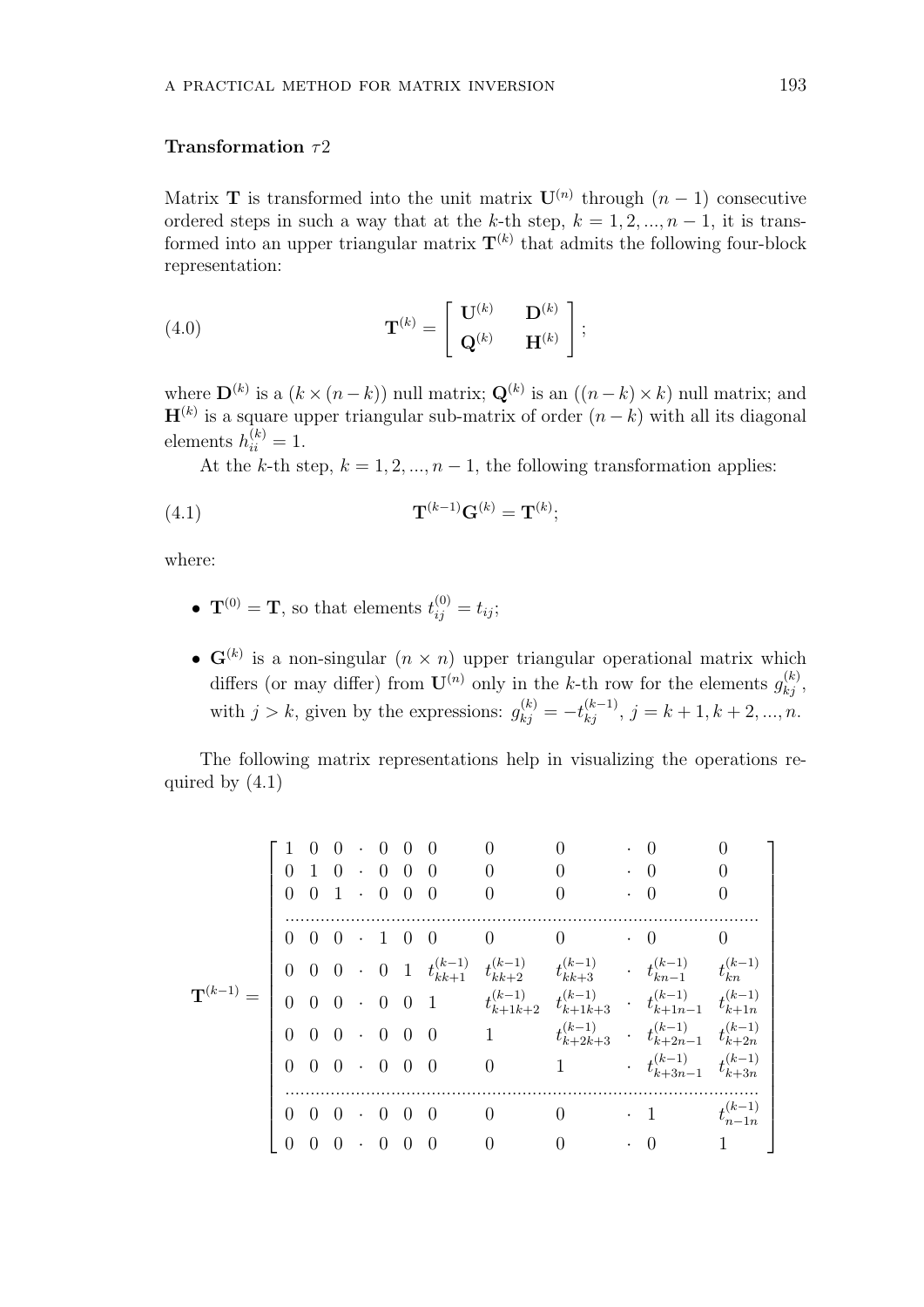|                    | 1                | $\overline{0}$                                                                                                           | $\overline{0}$               |           | $\overline{0}$                                | $\overline{0}$                       |                          | $\overline{0}$           | $\overline{0}$                                                                                          | $\overline{0}$   |                             | 0                  | $\overline{0}$    |
|--------------------|------------------|--------------------------------------------------------------------------------------------------------------------------|------------------------------|-----------|-----------------------------------------------|--------------------------------------|--------------------------|--------------------------|---------------------------------------------------------------------------------------------------------|------------------|-----------------------------|--------------------|-------------------|
|                    | $\overline{0}$   | $\mathbf{1}$                                                                                                             | $\boldsymbol{0}$             | $\cdot$ 0 |                                               | $\overline{0}$                       |                          | $\boldsymbol{0}$         | $\overline{0}$                                                                                          | $\overline{0}$   |                             | $\left( \right)$   | $\overline{0}$    |
|                    | $\overline{0}$   | $\overline{0}$                                                                                                           | $\mathbf{1}$                 | $\cdot$ 0 |                                               | $\overline{0}$                       |                          | $\boldsymbol{0}$         | $\theta$                                                                                                | $\overline{0}$   |                             | $\overline{0}$     | $\overline{0}$    |
|                    | $\overline{0}$   | $\overline{0}$                                                                                                           | $0 \cdot 1$                  |           |                                               | $\overline{0}$                       | $\overline{\phantom{0}}$ |                          | $\boldsymbol{0}$                                                                                        | $\boldsymbol{0}$ | $\sim 100$ $\mu$            | $\overline{0}$     | $\theta$          |
| $\mathbf{G}^{(k)}$ | $\boldsymbol{0}$ | $\begin{array}{cccc} 0 & 0 & \cdot & 0 \\ & 0 & 0 & \cdot & 0 \\ & 0 & 0 & \cdot & 0 \\ & 0 & 0 & \cdot & 0 \end{array}$ |                              |           |                                               | $\,$ 1                               |                          |                          | $-t_{kk+1}^{(k-1)} \quad -t_{kk+2}^{(k-1)} \quad -t_{kk+3}^{(k-1)} \quad \cdot \quad -t_{kn-1}^{(k-1)}$ |                  |                             |                    | $-t_{kn}^{(k-1)}$ |
|                    | $\overline{0}$   |                                                                                                                          |                              |           |                                               | $\theta$                             |                          | $\overline{1}$           | $\overline{0}$                                                                                          | $\theta$         | $\mathcal{L}_{\mathcal{A}}$ | $\overline{0}$     | $\overline{0}$    |
|                    |                  |                                                                                                                          |                              |           |                                               | $\begin{matrix} 0 \\ 0 \end{matrix}$ |                          | $\boldsymbol{0}$         | $\mathbf{1}$                                                                                            | $\boldsymbol{0}$ |                             | $\overline{0}$     | $\boldsymbol{0}$  |
|                    | $\overline{0}$   |                                                                                                                          |                              |           |                                               |                                      |                          | $\boldsymbol{0}$         | $\boldsymbol{0}$                                                                                        | $\mathbf{1}$     | $\sim 100$                  | $\overline{0}$     | $\boldsymbol{0}$  |
|                    | $\overline{0}$   | $\overline{0}$                                                                                                           |                              |           | $\begin{bmatrix} 0 & \cdot & 0 \end{bmatrix}$ | $\overline{0}$                       |                          | $\overline{0}$           | $\boldsymbol{0}$                                                                                        | $\boldsymbol{0}$ |                             | $\mathbf{1}$       | $\theta$          |
|                    | $\overline{0}$   | $\overline{0}$                                                                                                           | $\overline{0}$               |           | $\overline{0}$                                | $\overline{0}$                       |                          | $\overline{0}$           | $\theta$                                                                                                | $\overline{0}$   |                             | $\overline{0}$     | $1\,$             |
|                    | $\mathbf{1}$     | $\theta$                                                                                                                 |                              |           | $\overline{0}$                                | $\theta$                             | $\theta$                 | $\theta$                 | $\theta$                                                                                                |                  | $\Omega$                    | $\theta$           |                   |
|                    | $\overline{0}$   | $\mathbf{1}$                                                                                                             | $\theta$<br>$\boldsymbol{0}$ |           | $\boldsymbol{0}$                              | $\boldsymbol{0}$                     | $\theta$                 | $\overline{0}$           | $\boldsymbol{0}$                                                                                        |                  | $\overline{0}$              | $\overline{0}$     |                   |
|                    | $\overline{0}$   | $\overline{0}$                                                                                                           | $1 \cdot 0$                  |           |                                               | $\overline{0}$                       | $\theta$                 | $\overline{\phantom{0}}$ | $\overline{0}$                                                                                          |                  | $\theta$                    | $\theta$           |                   |
|                    |                  |                                                                                                                          |                              |           |                                               |                                      |                          |                          |                                                                                                         |                  |                             |                    |                   |
|                    | $\overline{0}$   | $0 \quad 0 \quad \cdot \quad 1 \quad 0$                                                                                  |                              |           |                                               |                                      | $\overline{0}$           | $\overline{0}$           | $\overline{0}$                                                                                          |                  | $\overline{0}$              | $\theta$           |                   |
|                    | $\overline{0}$   | $\boldsymbol{0}$                                                                                                         | $0 \cdot 0$                  |           |                                               | $\mathbf{1}$                         | $\boldsymbol{0}$         | $\boldsymbol{0}$         | $\boldsymbol{0}$                                                                                        |                  | $\overline{0}$              | $\overline{0}$     |                   |
| $\mathbf{T}^{(k)}$ | $\overline{0}$   |                                                                                                                          |                              |           |                                               |                                      |                          |                          |                                                                                                         |                  |                             | $t_{k+1n}^{(k-1)}$ |                   |
|                    | $\overline{0}$   |                                                                                                                          |                              |           |                                               |                                      |                          |                          | 1 $t_{k+2k+3}^{(k-1)}$ $\cdot$ $t_{k+2n-1}^{(k-1)}$                                                     |                  |                             | $t_{k+2n}^{(k-1)}$ |                   |
|                    | $\overline{0}$   |                                                                                                                          |                              |           |                                               |                                      |                          |                          | 1 $t_{k+3n-1}^{(k-1)}$ $t_{k+3n}^{(k-1)}$                                                               |                  |                             |                    |                   |
|                    |                  |                                                                                                                          |                              |           |                                               |                                      |                          |                          |                                                                                                         |                  |                             |                    |                   |
|                    | $\overline{0}$   | $\overline{0}$                                                                                                           | $0 \cdot 0$                  |           |                                               | $\overline{0}$                       | $\overline{0}$           | $\overline{0}$           | $\theta$                                                                                                | $\sim 10^{-10}$  | $\mathbf{1}$                | $t_{n-1n}^{(k-1)}$ |                   |
|                    | $\overline{0}$   | $\boldsymbol{0}$                                                                                                         | $0 \cdot 0$                  |           |                                               | $\overline{0}$                       | $\overline{0}$           | $\boldsymbol{0}$         | $\boldsymbol{0}$                                                                                        |                  | $\overline{0}$              | $\mathbf{1}$       |                   |

At the end of the (*n−*1)-th step, the transformation of matrix **T** is expressed by the following equivalences:

$$
TG = U^{(n)};
$$

$$
\mathbf{G} = \prod_{q=1}^{n-1} \mathbf{G}^{(q)}.
$$

Since **G** is, according to (5.0), the inverse of **T**, expression (3.0) for **A***<sup>−</sup>*<sup>1</sup> is rewritten as follows:

$$
\mathbf{A}^{-1} = \mathbf{P}\mathbf{G}\mathbf{V}.
$$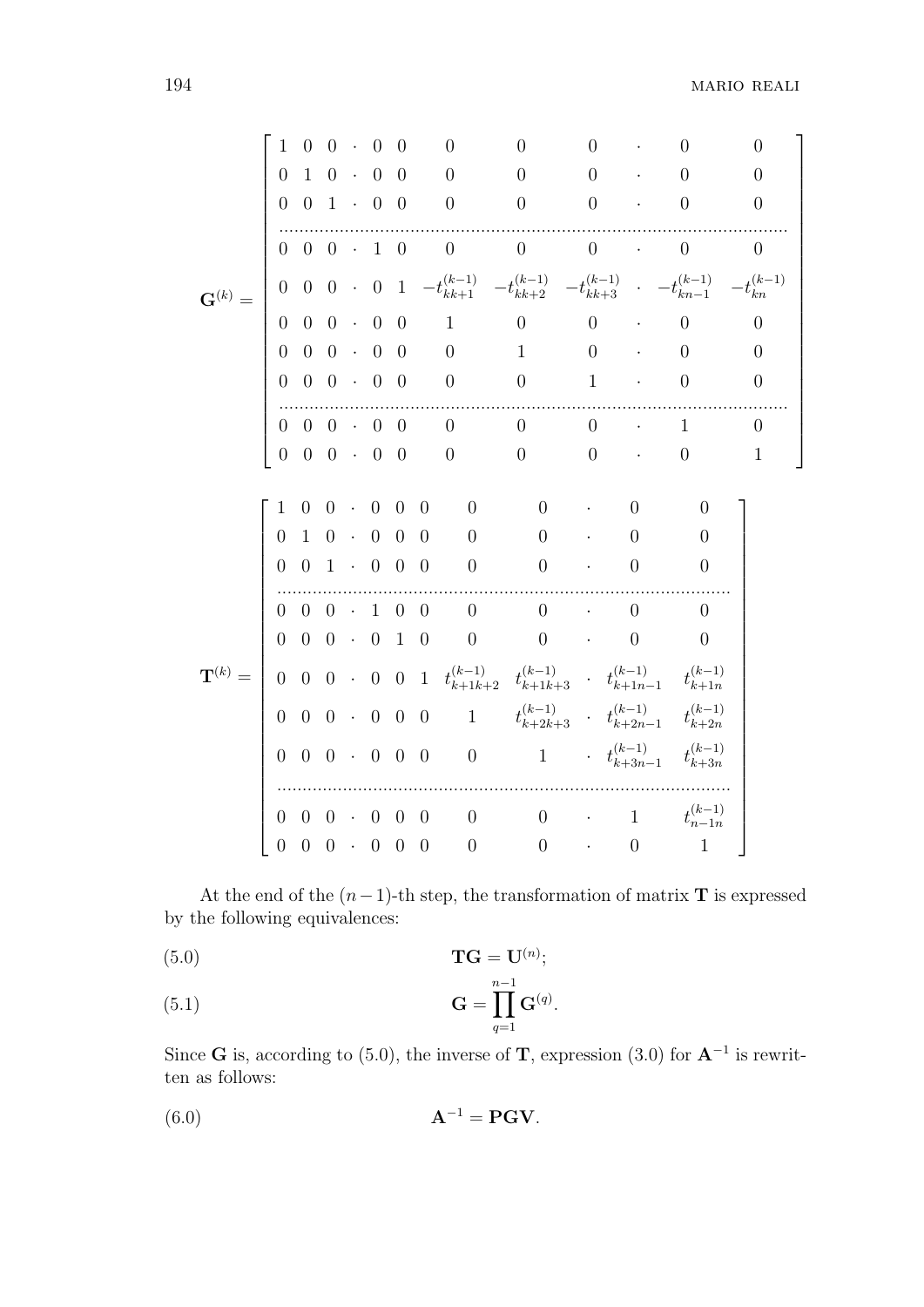## **A numerical example**

The practical application of the present method for matrix inversion is illustrated through an elementary example for which, it is to be noticed, the simplest Gaussian elimination procedure cannot be carried out in the natural order.

It is required to find the inverse **A***<sup>−</sup>*<sup>1</sup> of the matrix:

$$
\mathbf{A} = \begin{bmatrix} 0 & 1 & -1 & 0 \\ 1 & 1 & -1 & -2 \\ 0 & 1 & 1 & 0 \\ 1 & 0 & 1 & -1 \end{bmatrix}
$$

## **Transformation** *τ*1

**Step 1:**

$$
\mathbf{A}^{(0)}\mathbf{P}^{(1)} = \mathbf{A}^{(0)\oplus}; \begin{bmatrix} 0 & 1 & -1 & 0 \\ 1 & 1 & -1 & -2 \\ 0 & 1 & 1 & 0 \\ 1 & 0 & 1 & -1 \end{bmatrix} \begin{bmatrix} -1 & 0 & 0 & 0 \\ 1 & 1 & 0 & 0 \\ -1 & 0 & 1 & 0 \\ -1 & 0 & 0 & 1 \end{bmatrix} = \begin{bmatrix} 2 & 1 & -1 & 0 \\ 3 & 1 & -1 & -2 \\ 0 & 1 & 1 & 0 \\ -1 & 0 & 1 & -1 \end{bmatrix}
$$

$$
\mathbf{V}^{(1)}\mathbf{A}^{(0)\oplus} = \mathbf{A}^{(1)}; \begin{bmatrix} \frac{1}{2} & 0 & 0 & 0 \\ -\frac{3}{2} & 1 & 0 & 0 \\ 0 & 0 & 1 & 0 \\ \frac{1}{2} & 0 & 0 & 1 \end{bmatrix} \begin{bmatrix} 2 & 1 & -1 & 0 \\ 3 & 1 & -1 & -2 \\ 0 & 1 & 1 & 0 \\ 0 & 1 & 1 & 0 \\ -1 & 0 & 1 & -1 \end{bmatrix} = \begin{bmatrix} 1 & \frac{1}{2} & \frac{-1}{2} & 0 \\ 0 & \frac{-1}{2} & \frac{1}{2} & -2 \\ 0 & 1 & 1 & 0 \\ 0 & \frac{1}{2} & \frac{1}{2} & -1 \end{bmatrix}
$$

**Step 2:**

$$
\mathbf{A}^{(1)}\mathbf{P}^{(2)} = \mathbf{A}^{(1)\oplus}; \begin{bmatrix} 1 & \frac{1}{2} & \frac{-1}{2} & 0 \\ 0 & \frac{-1}{2} & \frac{1}{2} & -2 \\ 0 & 1 & 1 & 0 \\ 0 & \frac{1}{2} & \frac{1}{2} & -1 \end{bmatrix} \begin{bmatrix} 1 & 0 & 0 & 0 \\ 0 & -1 & 0 & 0 \\ 0 & 1 & 1 & 0 \\ 0 & -1 & 0 & 1 \end{bmatrix} = \begin{bmatrix} 1 & -1 & \frac{-1}{2} & 0 \\ 0 & 3 & \frac{1}{2} & -2 \\ 0 & 0 & 1 & 0 \\ 0 & 1 & \frac{1}{2} & -1 \end{bmatrix}
$$

$$
\mathbf{V}^{(2)}\mathbf{A}^{(1)\oplus} = \mathbf{A}^{(2)}; \begin{bmatrix} 1 & 0 & 0 & 0 \\ 0 & \frac{1}{3} & 0 & 0 \\ 0 & 0 & 1 & 0 \\ 0 & 0 & 1 & 0 \\ 0 & \frac{-1}{3} & 0 & 1 \end{bmatrix} \begin{bmatrix} 1 & -1 & \frac{-1}{2} & 0 \\ 0 & 3 & \frac{1}{2} & -2 \\ 0 & 3 & \frac{1}{2} & -2 \\ 0 & 0 & 1 & 0 \\ 0 & 0 & 1 & 0 \end{bmatrix} = \begin{bmatrix} 1 & -1 & \frac{-1}{2} & 0 \\ 0 & 1 & \frac{1}{6} & \frac{-2}{3} \\ 0 & 0 & 1 & 0 \\ 0 & 0 & \frac{1}{3} & \frac{-1}{3} \end{bmatrix}
$$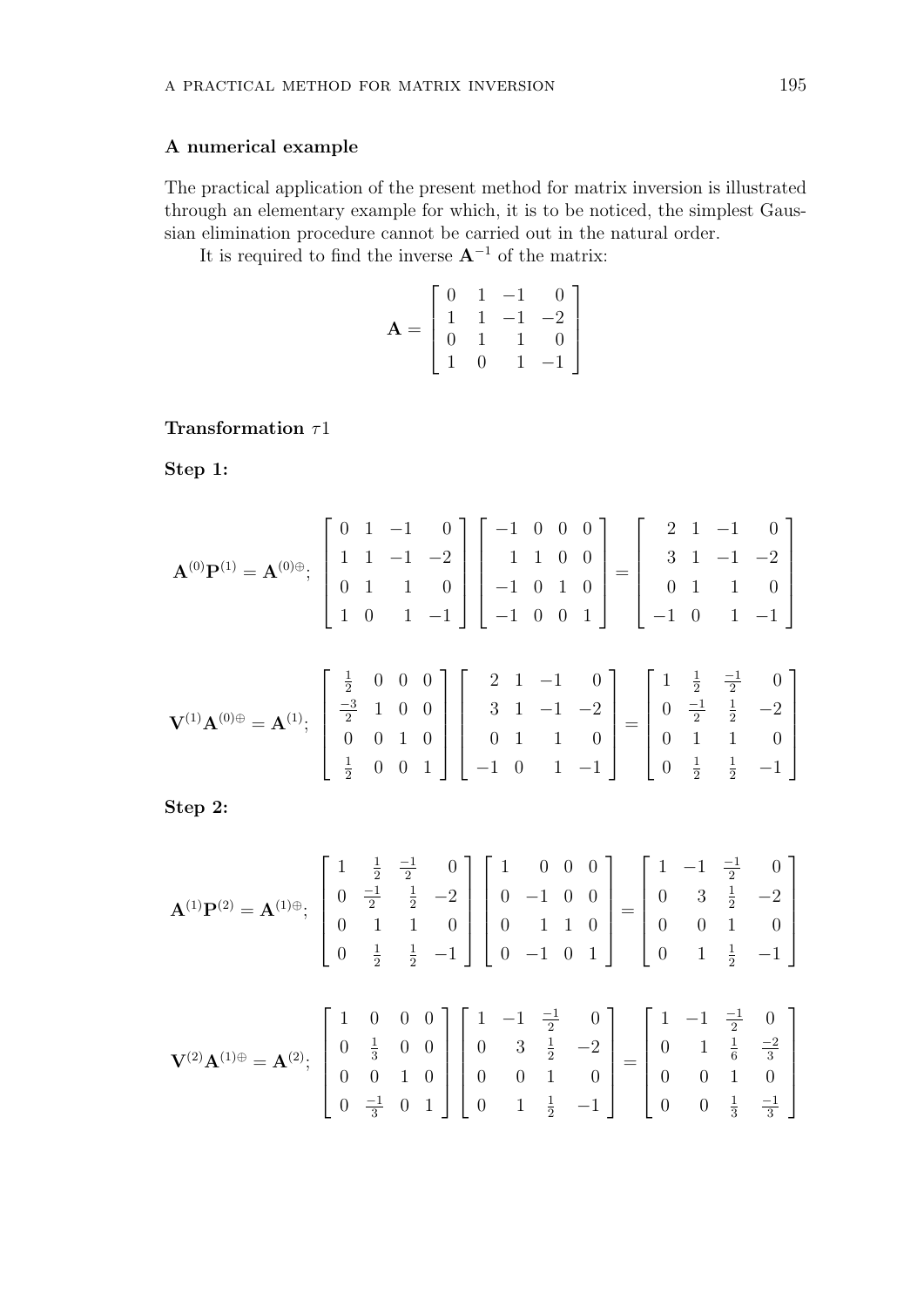**Step 3:**

$$
\mathbf{A}^{(2)}\mathbf{P}^{(3)} = \mathbf{A}^{(2)\oplus}; \begin{bmatrix} 1 & -1 & \frac{-1}{2} & 0 \\ 0 & 1 & \frac{1}{6} & \frac{-2}{3} \\ 0 & 0 & 1 & 0 \\ 0 & 0 & \frac{1}{3} & \frac{-1}{3} \end{bmatrix} \begin{bmatrix} 1 & 0 & 0 & 0 \\ 0 & 1 & 0 & 0 \\ 0 & 0 & 1 & 0 \\ 0 & 0 & -1 & 1 \end{bmatrix} = \begin{bmatrix} 1 & -1 & \frac{-1}{2} & 0 \\ 0 & 1 & \frac{5}{6} & \frac{-2}{3} \\ 0 & 0 & 1 & 0 \\ 0 & 0 & \frac{2}{3} & \frac{-1}{3} \end{bmatrix}
$$

$$
\mathbf{V}^{(3)}\mathbf{A}^{(2)\oplus} = \mathbf{A}^{(3)}; \begin{bmatrix} 1 & 0 & 0 & 0 \\ 0 & 1 & 0 & 0 \\ 0 & 0 & 1 & 0 \\ 0 & 0 & \frac{-2}{3} & 1 \end{bmatrix} \begin{bmatrix} 1 & -1 & \frac{-1}{2} & 0 \\ 0 & 1 & \frac{5}{6} & \frac{-2}{3} \\ 0 & 0 & 1 & 0 \\ 0 & 0 & \frac{2}{3} & \frac{-1}{3} \end{bmatrix} = \begin{bmatrix} 1 & -1 & \frac{-1}{2} & 0 \\ 0 & 1 & \frac{5}{6} & \frac{-2}{3} \\ 0 & 0 & 1 & 0 \\ 0 & 0 & 0 & \frac{-1}{3} \end{bmatrix}
$$

**Step 4:**

$$
\mathbf{A}^{(3)}\mathbf{P}^{(4)} = \mathbf{A}^{(3)\oplus}; \begin{bmatrix} 1 & -1 & \frac{-1}{2} & 0 \\ 0 & 1 & \frac{5}{6} & \frac{-2}{3} \\ 0 & 0 & 1 & 0 \\ 0 & 0 & 0 & \frac{-1}{3} \end{bmatrix} \begin{bmatrix} 1 & 0 & 0 & 0 \\ 0 & 1 & 0 & 0 \\ 0 & 0 & 1 & 0 \\ 0 & 0 & 0 & -1 \end{bmatrix} = \begin{bmatrix} 1 & -1 & \frac{-1}{2} & 0 \\ 0 & 1 & \frac{5}{6} & \frac{2}{3} \\ 0 & 0 & 1 & 0 \\ 0 & 0 & 0 & \frac{1}{3} \end{bmatrix}
$$

$$
\mathbf{V}^{(4)}\mathbf{A}^{(3)\oplus} = \mathbf{A}^{(4)} = \mathbf{T}; \begin{bmatrix} 1 & 0 & 0 & 0 \\ 0 & 1 & 0 & 0 \\ 0 & 0 & 1 & 0 \\ 0 & 0 & 0 & 3 \end{bmatrix} \begin{bmatrix} 1 & -1 & \frac{-1}{2} & 0 \\ 0 & 1 & \frac{5}{6} & \frac{2}{3} \\ 0 & 0 & 1 & 0 \\ 0 & 0 & 0 & \frac{1}{3} \end{bmatrix} = \begin{bmatrix} 1 & -1 & \frac{-1}{2} & 0 \\ 0 & 1 & \frac{5}{6} & \frac{2}{3} \\ 0 & 0 & 1 & 0 \\ 0 & 0 & 0 & 1 \end{bmatrix}
$$

# **Transformation** *τ*2

**Step 1:**

Step 1:  
\n
$$
\mathbf{T}^{(0)}\mathbf{G}^{(1)} = \mathbf{T}^{(1)}; \begin{bmatrix} 1 & -1 & \frac{-1}{2} & 0 \\ 0 & 1 & \frac{5}{6} & \frac{2}{3} \\ 0 & 0 & 1 & 0 \\ 0 & 0 & 0 & 1 \end{bmatrix} \begin{bmatrix} 1 & 1 & \frac{1}{2} & 0 \\ 0 & 1 & 0 & 0 \\ 0 & 0 & 1 & 0 \\ 0 & 0 & 0 & 1 \end{bmatrix} = \begin{bmatrix} 1 & 0 & 0 & 0 \\ 0 & 1 & \frac{5}{6} & \frac{2}{3} \\ 0 & 0 & 1 & 0 \\ 0 & 0 & 0 & 1 \end{bmatrix}
$$
\nStep 2:  
\n
$$
\mathbf{T}^{(1)}\mathbf{G}^{(2)} = \mathbf{T}^{(2)}; \begin{bmatrix} 1 & 0 & 0 & 0 \\ 0 & 1 & \frac{5}{6} & \frac{2}{3} \\ 0 & 0 & 1 & 0 \\ 0 & 0 & 0 & 1 \end{bmatrix} \begin{bmatrix} 1 & 0 & 0 & 0 \\ 0 & 1 & \frac{-5}{6} & \frac{-2}{3} \\ 0 & 0 & 1 & 0 \\ 0 & 0 & 0 & 1 \end{bmatrix} = \begin{bmatrix} 1 & 0 & 0 & 0 \\ 0 & 1 & 0 & 0 \\ 0 & 0 & 1 & 0 \\ 0 & 0 & 0 & 1 \end{bmatrix}
$$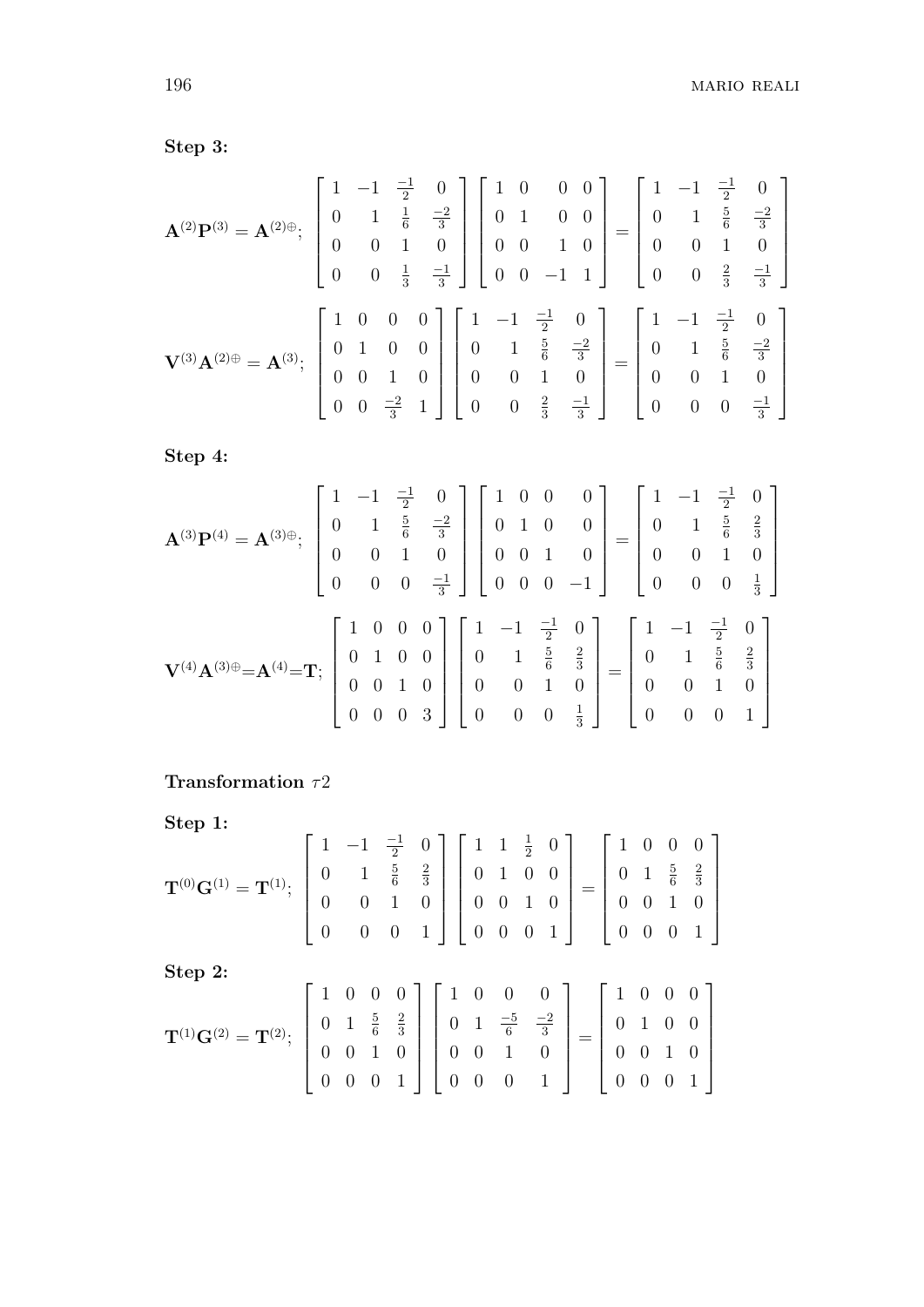# **Step 3:**

 $\mathbf{T}^{(2)}\mathbf{G}^{(3)} = \mathbf{T}^{(3)} = \mathbf{U}^{(4)};$ 

Since  $\mathbf{T}^{(2)} = \mathbf{U}^{(4)}$ , also  $\mathbf{G}^{(3)} = \mathbf{U}^{(4)}$  and  $\mathbf{T}^{(3)} = \mathbf{U}^{(4)}$ .

$$
\mathbf{A}^{-1} = \mathbf{PGV}.
$$

$$
\mathbf{P} = \prod_{q=1}^{4} \mathbf{P}^{(q)}; \mathbf{G} = \prod_{q=1}^{3} \mathbf{G}^{(q)}; \mathbf{V} = \prod_{q=1}^{4} \mathbf{V}^{(5-q)}.
$$
\n
$$
\mathbf{P} = \begin{bmatrix}\n-1 & 0 & 0 & 0 \\
1 & 1 & 0 & 0 \\
-1 & 0 & 1 & 0 \\
-1 & 0 & 1 & 0\n\end{bmatrix}\n\begin{bmatrix}\n1 & 0 & 0 & 0 \\
0 & -1 & 0 & 0 \\
0 & 1 & 1 & 0 \\
0 & -1 & 0 & 1\n\end{bmatrix}\n\begin{bmatrix}\n1 & 0 & 0 & 0 \\
0 & 1 & 0 & 0 \\
0 & 0 & 1 & 0 \\
0 & 0 & -1 & 1\n\end{bmatrix}\n\begin{bmatrix}\n1 & 0 & 0 & 0 \\
0 & 1 & 0 & 0 \\
0 & 0 & 1 & 0 \\
0 & 0 & -1 & 1\n\end{bmatrix}
$$
\n
$$
= \begin{bmatrix}\n-1 & 0 & 0 & 0 \\
1 & -1 & 0 & 0 \\
-1 & 1 & 1 & 0 \\
0 & 0 & 1 & 0 \\
0 & 0 & 0 & 1\n\end{bmatrix}\n\begin{bmatrix}\n1 & 0 & 0 & 0 \\
0 & 1 & \frac{-5}{6} & \frac{-2}{3} \\
0 & 1 & 0 & 0 \\
0 & 0 & 0 & 1\n\end{bmatrix}\n\begin{bmatrix}\n1 & 0 & 0 & 0 \\
0 & 1 & 0 & 0 \\
0 & 0 & 1 & 0 \\
0 & 0 & 0 & 1\n\end{bmatrix} = \begin{bmatrix}\n1 & 1 & \frac{-1}{3} & \frac{-2}{3} \\
0 & 1 & \frac{-5}{6} & \frac{-2}{3} \\
0 & 0 & 1 & 0 \\
0 & 0 & 1 & 0 \\
0 & 0 & 0 & 1\n\end{bmatrix}
$$
\n
$$
\mathbf{V} = \begin{bmatrix}\n1 & 0 & 0 & 0 \\
0 & 1 & 0 & 0 \\
0 & 1 & 0 & 0 \\
0 & 0 & 1 & 0 \\
0 & 0 & 0 & \frac{-2}{3} & 1\n\end{bmatrix}\n\begin{bmatrix}\n1 & 0 & 0 & 0 \\
0 & \frac{1}{3} & 0 & 0 \\
0 & 0 &
$$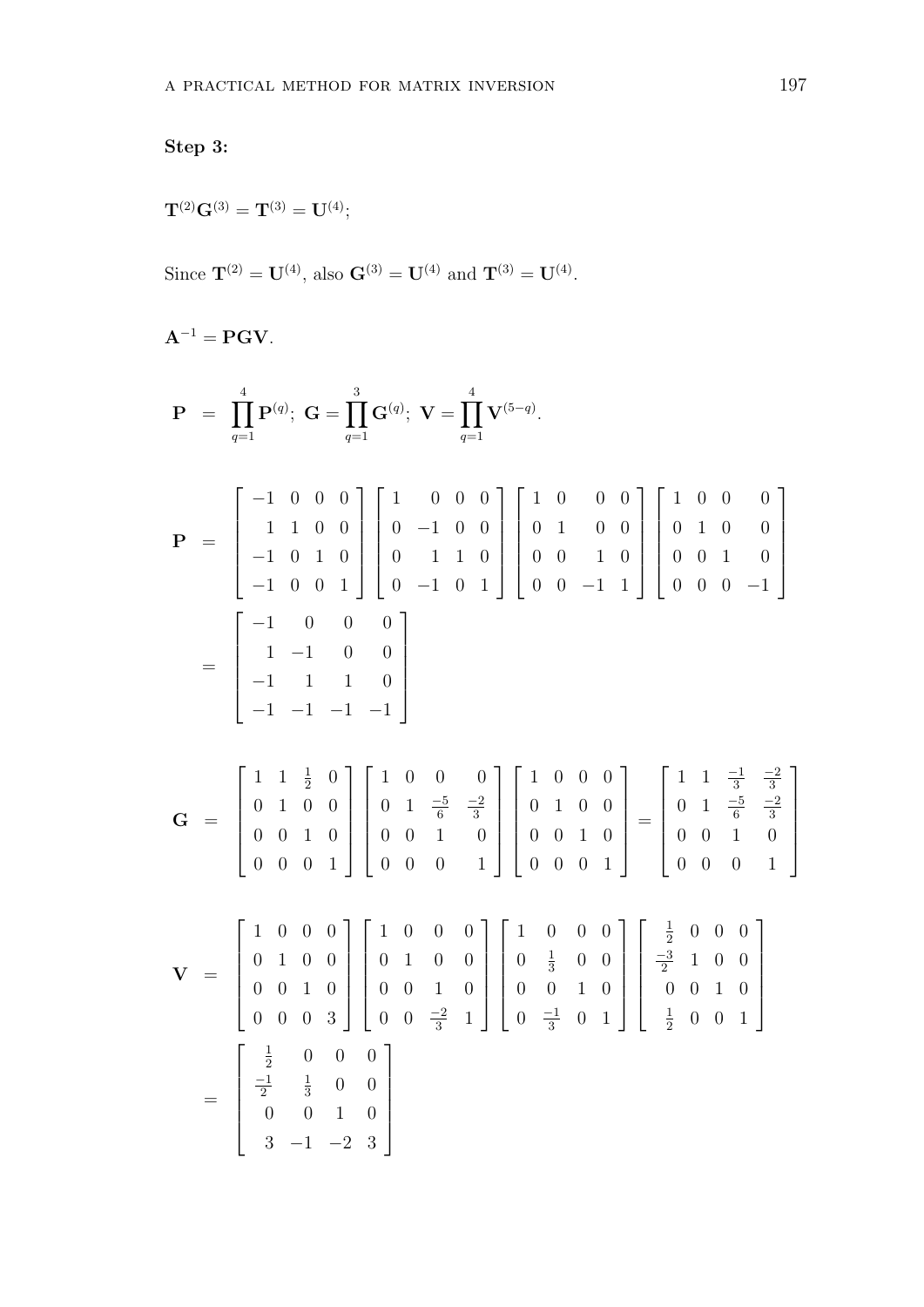$$
\mathbf{A}^{-1} = \mathbf{PGV} = \begin{bmatrix} -1 & 0 & 0 & 0 \\ 1 & -1 & 0 & 0 \\ -1 & 1 & 1 & 0 \\ -1 & -1 & -1 & -1 \end{bmatrix} \begin{bmatrix} 1 & 1 & \frac{-1}{3} & \frac{-2}{3} \\ 0 & 1 & \frac{-5}{6} & \frac{-2}{3} \\ 0 & 0 & 1 & 0 \\ 0 & 0 & 0 & 1 \end{bmatrix} \begin{bmatrix} \frac{1}{2} & 0 & 0 & 0 \\ \frac{-1}{2} & \frac{1}{3} & 0 & 0 \\ 0 & 0 & 1 & 0 \\ 3 & -1 & -2 & 3 \end{bmatrix}
$$

$$
= \begin{bmatrix} -1 & -1 & \frac{1}{3} & \frac{2}{3} \\ 1 & 0 & \frac{1}{2} & 0 \\ -1 & 0 & \frac{1}{2} & 0 \\ -1 & -2 & \frac{1}{6} & \frac{1}{3} \end{bmatrix} \begin{bmatrix} \frac{1}{2} & 0 & 0 & 0 \\ \frac{-1}{2} & \frac{1}{3} & 0 & 0 \\ 0 & 0 & 1 & 0 \\ 3 & -1 & -2 & 3 \end{bmatrix} = \begin{bmatrix} 2 & -1 & -1 & 2 \\ \frac{1}{2} & 0 & \frac{1}{2} & 0 \\ \frac{-1}{2} & 0 & \frac{1}{2} & 0 \\ \frac{-1}{2} & 0 & \frac{1}{2} & 0 \\ \frac{3}{2} & -1 & \frac{-1}{2} & 1 \end{bmatrix}
$$

#### **Complex elements**

If the elements of matrix **A** are complex numbers:  $a_{ij} = b_{ij} + ic_{ij}$ , i being the imaginary unit such that  $\mathbf{i}^2 = -1$ , in transformation  $\tau$ 1 matrices  $\mathbf{A}^{(k-1)}$  (with  $\mathbf{A}^{(0)} = \mathbf{A}$ ),  $k = 1, 2, ..., n$ , have complex elements  $a_{ij}^{(k-1)} = b_{ij}^{(k-1)} + i c_{ij}^{(k-1)}$ , so that the specification of operational matrix  $\mathbf{P}^{(k)}$  must be such as to achieve a suitable non-zero leading pivot  $a_{kk}^{(k-1)\oplus}$ .

## ${\bf Specification\,\, of }\,\, {\bf P}^{(k)},\,\, k=1,2,...,n$

 $\mathbf{P}^{(k)}$  is a non singular  $(n \times n)$  lower triangular matrix which differs (or may differ) from  $\mathbf{U}^{(n)}$  only in the diagonal and lower elements of the *k*-th column. These elements are:

$$
p_{ik}^{(k)} = \sigma(b_{ki}^{(k-1)}) - \mathbf{i}\sigma(c_{ki}^{(k-1)}); i = k, k+1, ..., n;
$$

 ${\bf Specification\,\, of}\,\, a^{(k-1)\oplus}_{kk},\,\, k=1,2,...,n$ 

$$
a_{kk}^{(k-1)\oplus} = \sum_{q=k}^{n} \left( \left| b_{kq}^{(k-1)} \right| + \left| c_{kq}^{(k-1)} \right| \right) + \mathbf{i} \sum_{q=k}^{n} \left( \sigma \left( b_{kq}^{(k-1)} \right) c_{kq}^{(k-1)} - \sigma \left( c_{kq}^{(k-1)} \right) b_{kq}^{(k-1)} \right)
$$

#### **Inversion by partitioning**

A given square  $(n \times n)$  matrix **A** may be partitioned into four blocks  $A_q$ ,  $q = 1, 2, 3, 4$ , in view of operating with matrices of reduced dimensions [3]:

(7.0) 
$$
\mathbf{A} = \begin{bmatrix} \mathbf{A}_1 & \mathbf{A}_2 \\ \mathbf{A}_3 & \mathbf{A}_4 \end{bmatrix},
$$

where  $\mathbf{A}_1$  is a square sub-matrix of order *s*,  $s = 1, 2, ..., n-1$ ;  $\mathbf{A}_2$  is an  $(s \times (n-s))$ sub-matrix;  $\mathbf{A}_3$  is an  $((n-s) \times s)$  sub-matrix; and  $\mathbf{A}_4$  is a square sub-matrix of order  $n - s$ .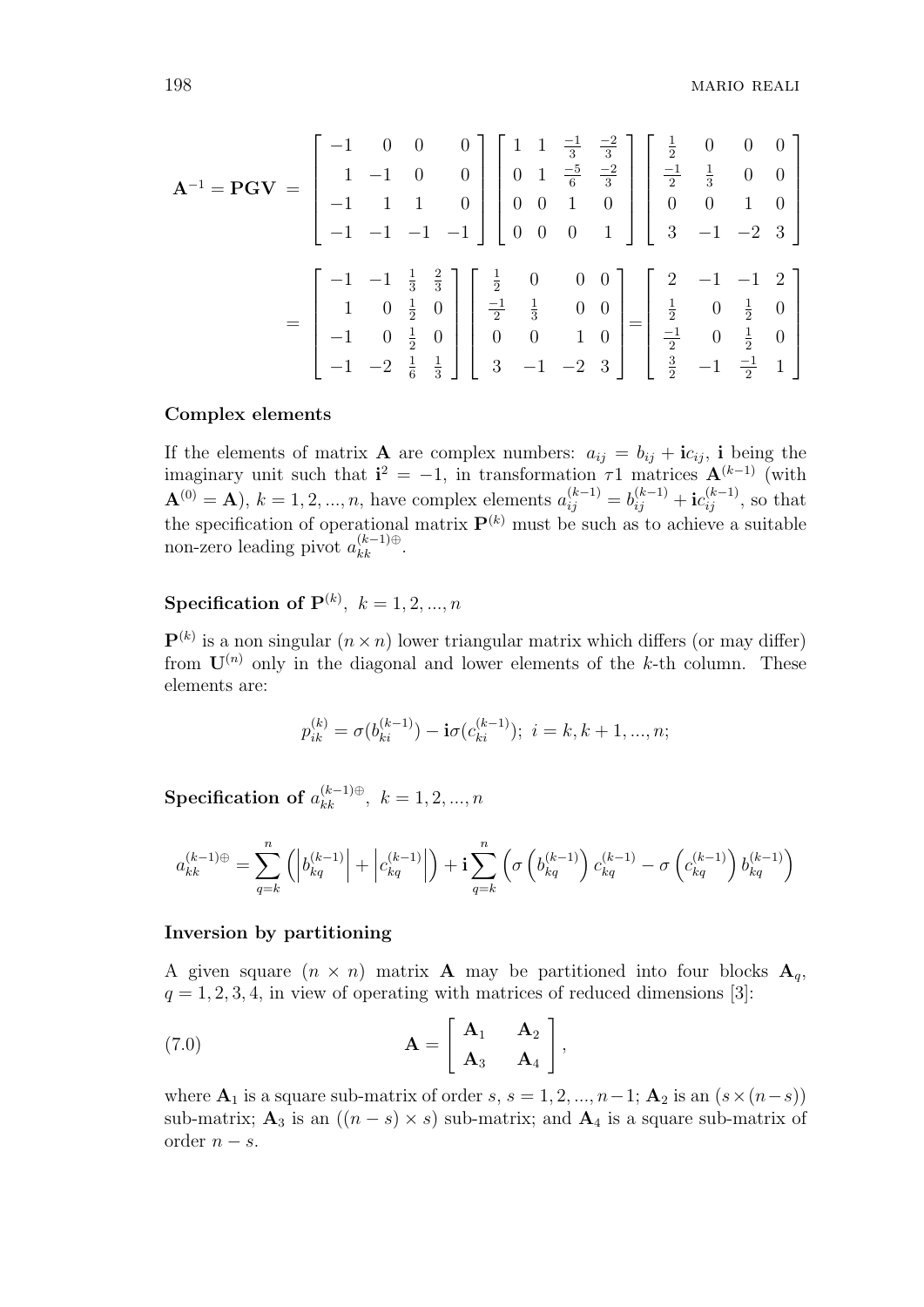If **A** is non-singular, the possibility of inverting it by operating on its blocks is, however, not granted since it is necessary that all required operations be feasible. In this connection, it is to be noticed that the present  $\tau$ 1 transformations provide feasibility.

In the four-block representation of the matrix  $\mathbf{A}^{(k)}$ :

(1.0) 
$$
\mathbf{A}^{(k)} = \begin{bmatrix} \mathbf{Z}^{(k)} & \mathbf{W}^{(k)} \\ \mathbf{R}^{(k)} & \mathbf{S}^{(k)} \end{bmatrix},
$$

the matrix  $\mathbf{Z}^{(k)}$  is non-singular so that  $\mathbf{A}^{(k)}$  can be easily inverted once the inverses  $({\bf Z}^{(k)})^{-1}$  and  $({\bf S}^{(k)})^{-1}$  have been computed. Inverse  $({\bf A}^{(k)})^{-1}$  is provided by the following expression:

(8.0) 
$$
(\mathbf{A}^{(k)})^{-1} = \begin{bmatrix} (\mathbf{Z}^{(k)})^{-1} & -(\mathbf{Z}^{(k)})^{-1}\mathbf{W}^{(k)}(\mathbf{S}^{(k)})^{-1} \\ \mathbf{R}^{(k)} & (\mathbf{S}^{(k)})^{-1} \end{bmatrix}
$$

In view of the relationship between **A** and  $\mathbf{A}^{(k)}$ :

$$
(\text{8.1}) \qquad \qquad \mathbf{V}^{\{k\}} \mathbf{A} \mathbf{P}^{[k]} = \mathbf{A}^{(k)};
$$

where

(8.2) 
$$
\mathbf{V}^{\{k\}} = \prod_{q=1}^{k} \mathbf{V}^{(k+1-q)};
$$

(8.3) 
$$
\mathbf{P}^{[k]} = \prod_{q=1}^{k} \mathbf{P}^{(q)};
$$

the required inverse **A***<sup>−</sup>*<sup>1</sup> is represented by the expression:

(9.0) 
$$
\mathbf{A}^{-1} = \mathbf{P}^{[k]} (\mathbf{A}^{(k)})^{-1} \mathbf{V}^{\{k\}}.
$$

# **Appendix 1**

#### **Operational counts**

Logical simplicity and number of required arithmetic operations are important features of numerical methods.

If operations of multiplication and division are considered equivalent and operations of subtraction and addition are neglected, for the present matrix inversion method the number of required multiplications/divisions turns out to be  $n^3$ , i.e., the best result available [1].

The overall number of operations,  $N_0$ , required for achieving  $\mathbf{A}^{-1}$ , is expressed by the sum:

(10.0) 
$$
N_0 = N_{\tau 1} + N_{\tau 2} + N_{\nu} + N_p + N_g + N_{gv} + N_{p(gv)};
$$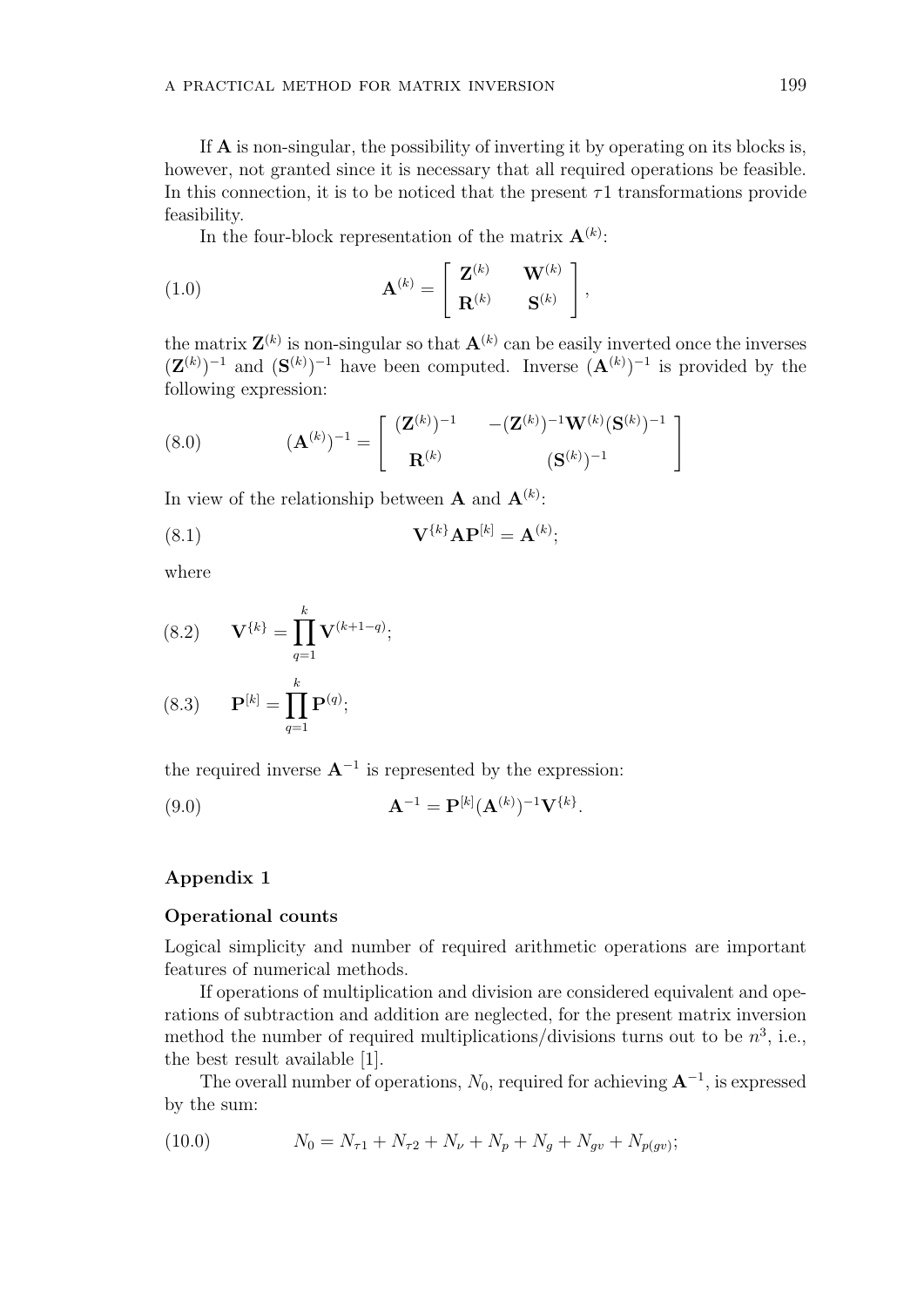where  $N_{\tau 1}$ ,  $N_{\tau 2}$ ,  $N_{\nu}$ ,  $N_{p}$ ,  $N_{g}$ ,  $N_{gv}$  and  $N_{p(gv)}$  represent, respectively, the maximal numbers of operations required for carrying out transformations *τ*1 and *τ*2; for computing **V** according to  $(2.1)$ ; **P** according to  $(2.2)$ ; **G** according to  $(5.1)$ ; **GV**; and  $P(GV)$ .

#### **Evaluation of**  $N_{\tau}$ <sup>1</sup>

(10.1) 
$$
N_{\tau 1} = \sum_{k=1}^{n} N_{1k},
$$

where  $N_{1k}$  represents the maximal number of operations required for carrying out the *k*-th step in transformation *τ*1.

#### **Evaluation of**  $N_{1k}$ ,  $k = 1, 2, ..., n$

- $-$  Operations for  $\mathbf{P}^{(k)}:0;$
- Operations for **A**(*k−*1)**P**(*k*) : 0;
- Operations for **V**(*k*) : *n − k* + 1;
- Operations for **V**(*k*)**A**(*k−*1)*<sup>⊕</sup>* : (*n − k* + 1)(*n − k*);

$$
N_{1k} = (n+1)^2 - 2(n+1)k + k^2.
$$

 $N_{\tau_1}$  is evaluated by taking into account the formulae:

$$
\sum_{k=1}^{n} k = 2^{-1}n(n+1); \quad \sum_{k=1}^{n} k^2 = 6^{-1}n(n+1)(2n+1).
$$
  
\n
$$
N_{\tau 1} = \sum_{k=1}^{n} N_{1k} = \sum_{k=1}^{n} ((n+1)^2 - 2(n+1)k + k^2)
$$
  
\n
$$
= n(n+1)^2 - n(n+1)^2 + 3^{-1}n^3 + 2^{-1}n^2 + 6^{-1}n
$$
  
\n
$$
= 3^{-1}n^3 + 2^{-1}n^2 + 6^{-1}n.
$$

#### **Evaluation of**  $N_{\tau^2}$

(10.2) 
$$
N_{\tau 2} = \sum_{k=1}^{n-1} N_{2k},
$$

where  $N_{2k}$  represents the maximal number of operations required for carrying out the *k*-th step in transformation *τ*2.

In view of the specifications of the elements of upper triangular matrices  $\mathbf{T}^{(k-1)}$  and  $\mathbf{G}^{(k)}$  in (4.1), one finds:  $N_{2k} = 0$ , and consequently  $N_{\tau 2} = 0$ .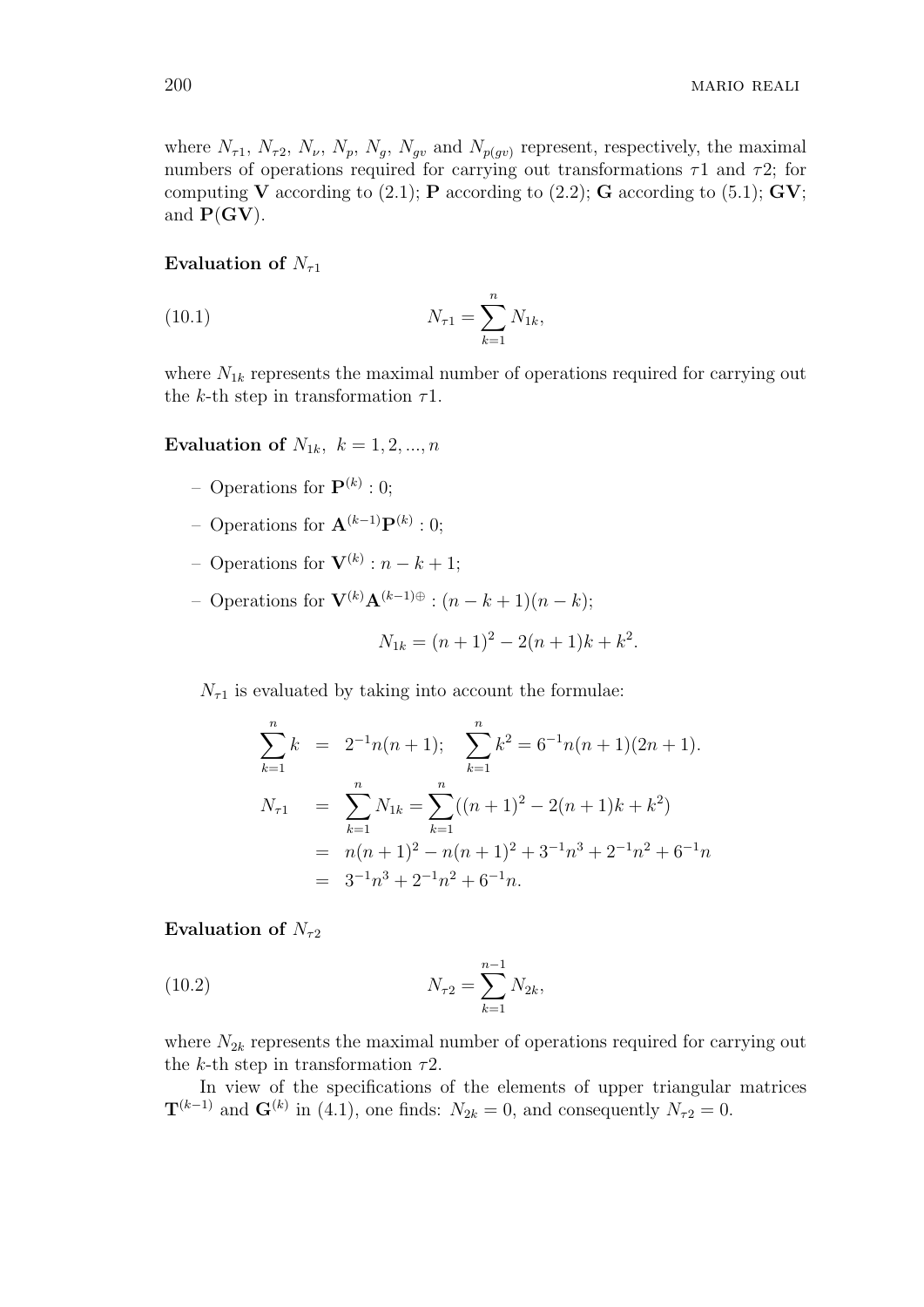#### **Evaluation of** *N<sup>v</sup>*

By introducing the matrix  $\mathbf{V}^{[s]}$ ,  $s = 1, 2, ..., n-1$ , through the position:

(10.3) 
$$
\mathbf{V}^{[s]} = \prod_{q=1}^{s} \mathbf{V}^{(n+1-q)};
$$

 $N_v$  may be expressed by the sum:

(10.4) 
$$
N_v = \sum_{s=1}^{n-1} N_{vs},
$$

where  $N_{vs}$  represents the maximal number of operations for  $\mathbf{V}^{[s]}\mathbf{V}^{(n-s)}$ .

**Evaluation of**  $N_{vs}$ ,  $s = 1, 2, ..., n - 1$ .

$$
N_{vs} = \sum_{q=1}^{s} q = 2^{-1}s(s+1).
$$

The value of  $N_v$  is found to be:

$$
N_v = \sum_{s=1}^{n-1} 2^{-1}s(s+1) = 4^{-1}(n-1)n + 6^{-1}n^3 - 4^{-1}n^2 + 12^{-1}n
$$
  
= 6<sup>-1</sup>n<sup>3</sup> - 6<sup>-1</sup>n.

## **Evaluation of** *N<sup>p</sup>*

By introducing matrix  $\mathbf{P}^{[s]}$ ,  $s = 1, 2, ..., n-1$ , through the position:

(10.5) 
$$
\mathbf{P}^{[s]} = \prod_{q=1}^{s} \mathbf{P}^{(q)}.
$$

 $N_p$  may be expressed by the sum:

(10.6) 
$$
N_p = \sum_{s=1}^{n-1} N_{ps},
$$

where  $N_{ps}$  represents the maximal number of operations for  $\mathbf{P}^{[s]}\mathbf{P}^{(s+1)}$ .

In view of the specifications of the elements of lower triangular matrices  $\mathbf{P}^{(k)}$ in (1.1), one finds:  $N_{ps} = 0$ , and consequently  $N_p = 0$ .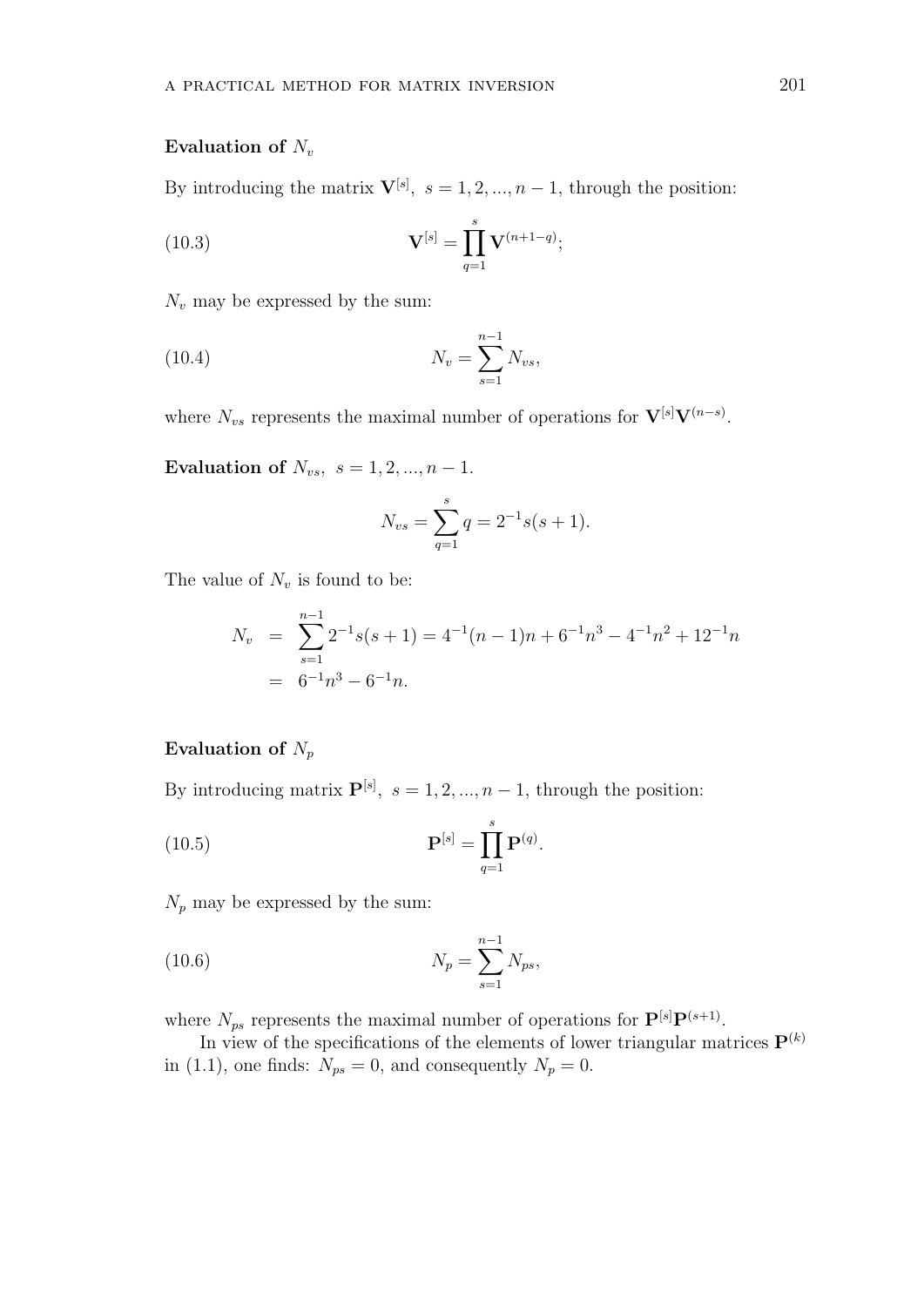# **Evaluation of** *N<sup>g</sup>*

By introducing the matrix  $\mathbf{G}^{[s]}$ ,  $s = 1, 2, ..., n-2$ , through the position:

(10.7) 
$$
\mathbf{G}^{[s]} = \prod_{q=1}^{s} G^{(q)},
$$

 $N_g$  may be expressed by the sum:

(10.8) 
$$
N_g = \sum_{s=1}^{n-2} N_{gs},
$$

where  $N_{gs}$  represents the maximal number of operations for  $\mathbf{G}^{[s]} \mathbf{G}^{(s+1)}$ .

**Evaluation of**  $N_{gs}$ ,  $s = 1, 2, ..., n - 2$ 

$$
N_{gs} = s(n - s - 1)
$$

The value of  $N_g$  is found to be:

$$
N_g = \sum_{s=1}^{n-2} s(n-s-1) = 2^{-1}(n-2)(n-1)^2 - 6^{-1}(n-2)(n-1)(2n-4+1)
$$
  
=  $2^{-1}(n^3 - 4n^2 + 5n - 2) - 6^{-1}(2n^3 - 9n^2 + 13n - 6)$   
=  $6^{-1}n^3 - 2^{-1}n^2 + 3^{-1}n$ .

## **Evaluation of** *Ngv*

*Ngv* is expressed by the sum:

(10.9) 
$$
N_{gv} = \sum_{s=1}^{n-1} N_{gvs},
$$

where  $N_{gvs}$  represents the maximal number of operations required for multiplying the *s*-th row,  $s = 1, 2, ..., n - 1$ , of **G** with **V**.

$$
N_{gvs} = s(n-s) + \sum_{q=1}^{n-s} q = s(n-s) + 2^{-1}(n-s)(n-s+1)
$$
  
=  $ns - s^2 + 2^{-1}(n^2 - 2ns + n + s^2 - s) = 2^{-1}n^2 + 2^{-1}n - 2^{-1}s^2 - 2^{-1}s$ .

The value of  $N_{qv}$  is found to be:

$$
N_{gv} = 2^{-1}n^2(n-1) + 2^{-1}n((n-1) - 2^{-1}(3^{-1}n^3 - 2^{-1}n^2 + 6^{-1}n) - 2^{-2}(n-1)n
$$
  
= 3<sup>-1</sup>n<sup>3</sup> - 3<sup>-1</sup>n.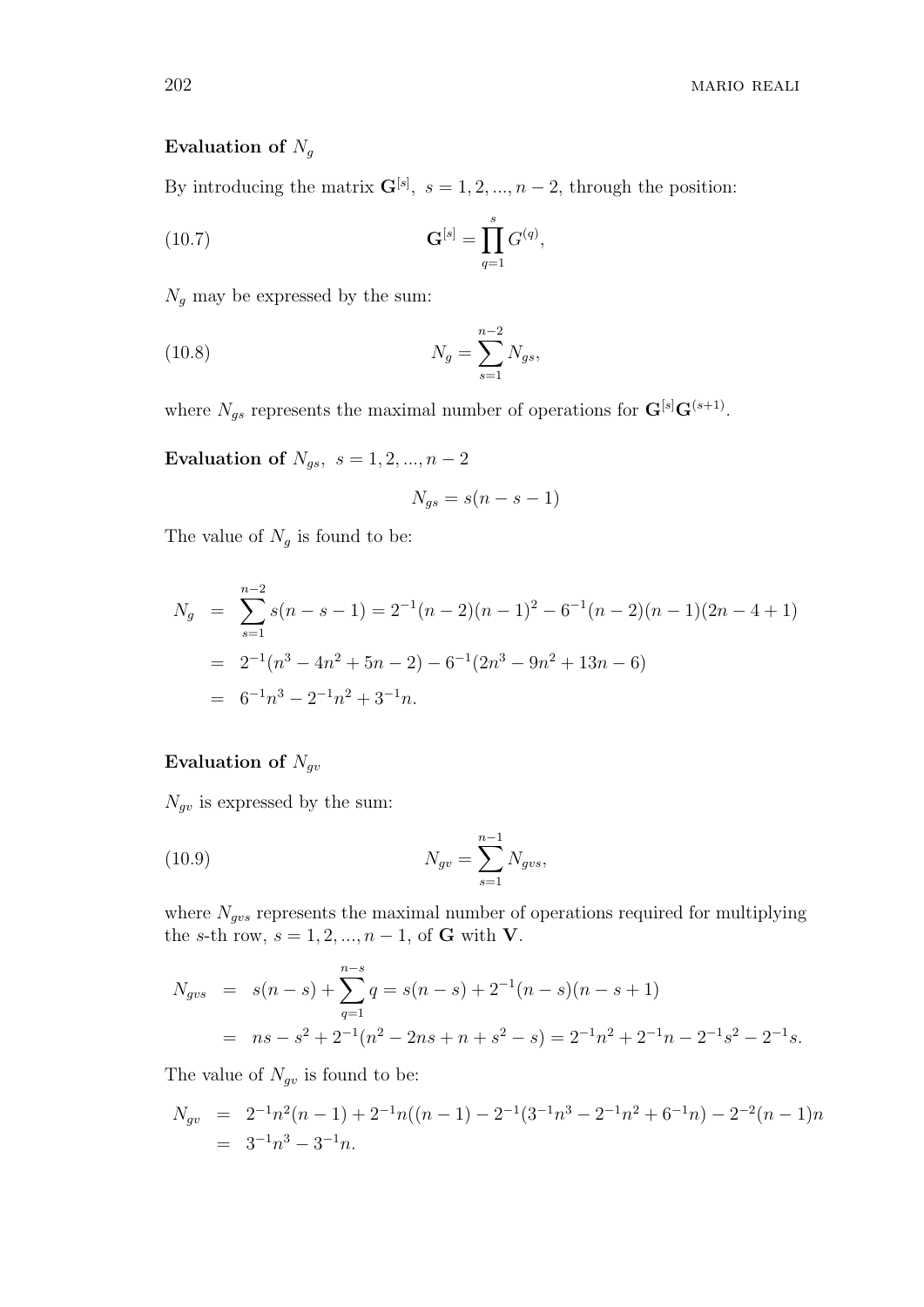#### **Evaluation of**  $N_{p(qv)}$

Since the lower triangular matrix **P** has elements having absolute values either 0 or 1, the evaluation of  $N_{p(gv)}$  is immediate:

$$
N_{p(gv)} = 0.
$$

#### **Evaluation of**  $N_0$

The value of  $N_0$ , as defined by  $(10.0)$ , is found to be:

$$
N_0 = 3^{-1}n^3 + 2^{-1}n^2 + 6^{-1}n + 6^{-1}n^3 - 6^{-1}n + 6^{-1}n^3 - 2^{-1}n^2 + 3^{-1}n + 3^{-1}n^3 - 3^{-1}n = n^3.
$$

**Acknowledgements.** I dedicate this work to the memory of my father, Odino Reali, who could see me through a university education in difficult times. At the international colloquium on applications of mathematics in memoriam Lothar Collatz held in Hamburg, 4 and 5 July 1997, and for which no proceedings were published, I suggested the possibility of inverting **A** by representing it as a sum  $\mathbf{B}+\mathbf{C}$  (**B** and **C** being  $(n\times n)$  non-singular matrices respectively lower and upper triangular), and by applying Scarborough's inversion method [4] to the auxiliary  $(2n \times 2n)$  matrix

$$
\left[ \begin{array}{cc} \mathbf{B} & -\mathbf{U}^{(n)} \\ \mathbf{C} & \mathbf{U}^{(n)} \end{array} \right]
$$

having the inverse

$$
\left[\begin{array}{cc} \mathbf{A}^{-1} & \mathbf{A}^{-1} \\ -\mathbf{C}\mathbf{A}^{-1} & \mathbf{B}\mathbf{A}^{-1} \end{array}\right].
$$

The diagonal elements  $b_{ii}$  of **B** played the role of free parameters to be suitably specified in view of avoiding the occurrence of null diagonal elements. A specific application for supporting a block solution of a linear algebraic system was envisaged.

#### **References**

- [1] Isaacson, E., Keller, H.B., *Analysis of Numerical Methods*, John Wiley & Sons, New York, 1966.
- [2] Volkov, E.A., *Numerical Methods*, Mir Publishers, Moscow, 1986.